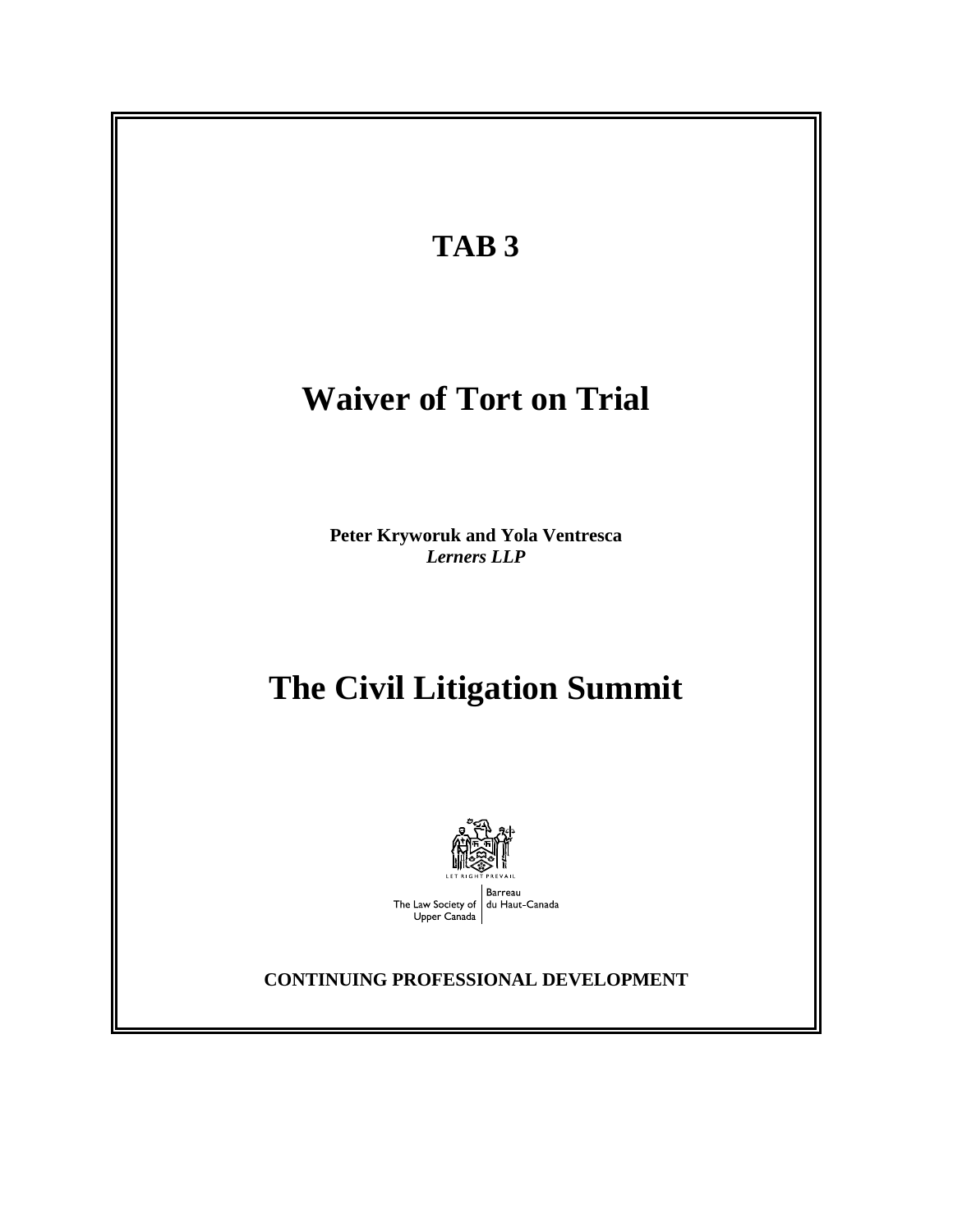### **WAIVER OF TORT ON TRIAL**

#### *Andersen v. St. Jude Medical Inc.*

### *Peter W. Kryworuk***[1](#page-1-0)** *and Yola S. Ventresca***[2](#page-1-1)**

#### **1. Introduction**

l

In September 2011, closing submissions were heard in *Andersen v. St. Jude Medical Inc*., a products liability class action regarding, broadly, the design, manufacture, distribution and pre and post-market testing of the St. Jude Medical prosthetic heart valve coated with Silzone. The action, which was commenced in 2001 and certified by order of Justice Cullity in 200[3](#page-1-2),<sup>3</sup> proceeded to trial in February 2010. The trial spanned twenty months and included the evidence of twenty-three experts. The case is the first products liability class action in Canada to proceed to trial. The decision in *Andersen* remains under reserve by Justice Joan Lax of the Ontario Superior Court of Justice.

Amongst the most eagerly anticipated aspects of Justice Lax's decision in *Andersen* is her ruling with respect to waiver of tort. After decades of academic commentary and robust judicial pronouncements at the certification stage, the doctrine of waiver of tort will finally be considered in the context of a full evidentiary record.

This paper puts into context the nature of the arguments advanced in the *Andersen* trial with respect to the doctrine of waiver of tort. After reviewing briefly the historical inception of the doctrine and the relevant Canadian jurisprudence at the certification stage, it goes on to provide a detailed overview of the submissions of both the plaintiff class and the defendants with respect to the application of waiver of tort in this case.

<span id="page-1-0"></span><sup>&</sup>lt;sup>1</sup> B.A., LL.B., Partner and Practice Group Leader, Lerners LLP, counsel for the plaintiff class in Andersen v. St. Jude Medical Inc.<br><sup>2</sup> B.A., LL.B., LL.M., Associate, Lerners LLP, counsel for the plaintiff class in Ander

<span id="page-1-1"></span>Yola Ventresca comprised part of a team of plaintiff co-counsel which included lawyers from Lerners LLP, lawyers from Heenan Blaikie led by Angus McKinnon and lawyers from Cohen Highley, led by Russell Raikes. The authors wish to acknowledge the work

<span id="page-1-2"></span>of Charlotte Conlin of Heenan Blaikie which was instrumental to the plaintiffs' arguments on waiver of tort at trial.<br><sup>3</sup> See the certification order of Justice Cullity in *Andersen v. St. Jude Medical Inc.* [2003] O.J. N [2004] O.J. No. 132.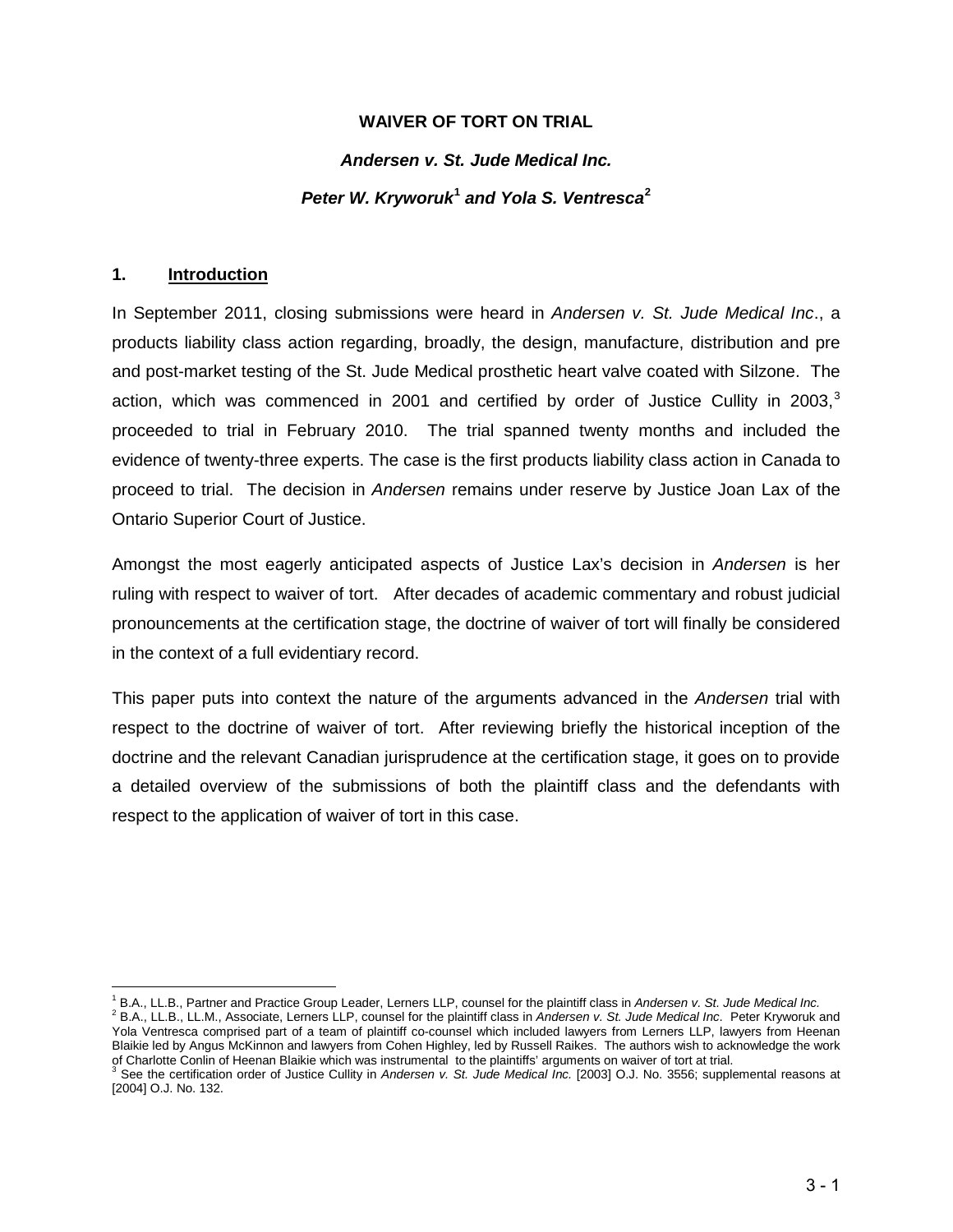### **2. Waiver of Tort – History and General Principles**

### **(a) General Principles**

The doctrine known as "waiver of tort" is often treated as an offshoot of the civil law of restitution. The principle underlying the doctrine is that a plaintiff who has been wronged may elect not to claim a tort remedy and may instead claim a restitutionary remedy. The plaintiff is thus – somewhat inaptly – said to "waive the tort". This description is inapt because it inaccurately connotes that the plaintiff has put the tort claim aside. In point of fact, the plaintiff has put aside only the tort law remedies for the claim in order to access alternate and sometimes more lucrative remedies available from the law of restitution. These may include a constructive trust, and an accounting or disgorgement of the defendant's unjust enrichment or ill-gotten gains. In their treatise, *The Law of Restitution*, *6th edition*, Goff and Jones explain the concept in the following way:

A person upon whom a tort has been committed and who brings an action for the benefits received by the tortfeasor is sometimes said to "waive the tort". Waiver of tort is a misnomer. A party only waives a tort in the sense that he elects to sue in restitution to recover; he has a choice of alternative remedies. But the tort is not extinguished. Indeed, it is said that it is the *sine qua non* of both remedies that he should establish the tort has been committed.<sup>[4](#page-2-0)</sup> (Emphasis added.)

Similarly, in *The Law of Restitution*, Maddaugh and McCamus note that waiver of tort:

[...] seems to have engendered an undue and needless complexity . . . In essence the concept is really quite simple: in certain situations, where a tort has been committed, it may be to the plaintiff's advantage to seek recovery of an unjust enrichment accruing to the defendant rather than normal tort damages.<sup>[5](#page-2-1)</sup>

It is important to further clarify what is meant by "waiver of tort" as this area of law is often clouded with imprecise terminology that has confused the principles underlying the doctrine.

The problem apparently stems from the use of the term "unjust enrichment". In describing cases where the remedy awarded to the plaintiff is measured by the defendant's wrongful gain, jurists often have commented that the remedy is for "unjust enrichment" or to provide "restitution". However, these references do not refer to the cause of action in unjust enrichment, which requires evidence of a tripartite cause of action, namely: (1) enrichment to the defendant; (2) corresponding deprivation to the plaintiff; and (3) absence of a juristic reason for the

<span id="page-2-0"></span><sup>&</sup>lt;sup>4</sup> Jones, G and R. Goff, *Goff and Jones: The Law of Restitution* 6<sup>th</sup> edition (London: Sweet and Maxwell, 2002) at 775.<br><sup>5</sup> See Maddaugh, P. and J. McCamus*, The Law of Restitution,* loose-leaf (Aurora: Canada Law Book,

<span id="page-2-1"></span>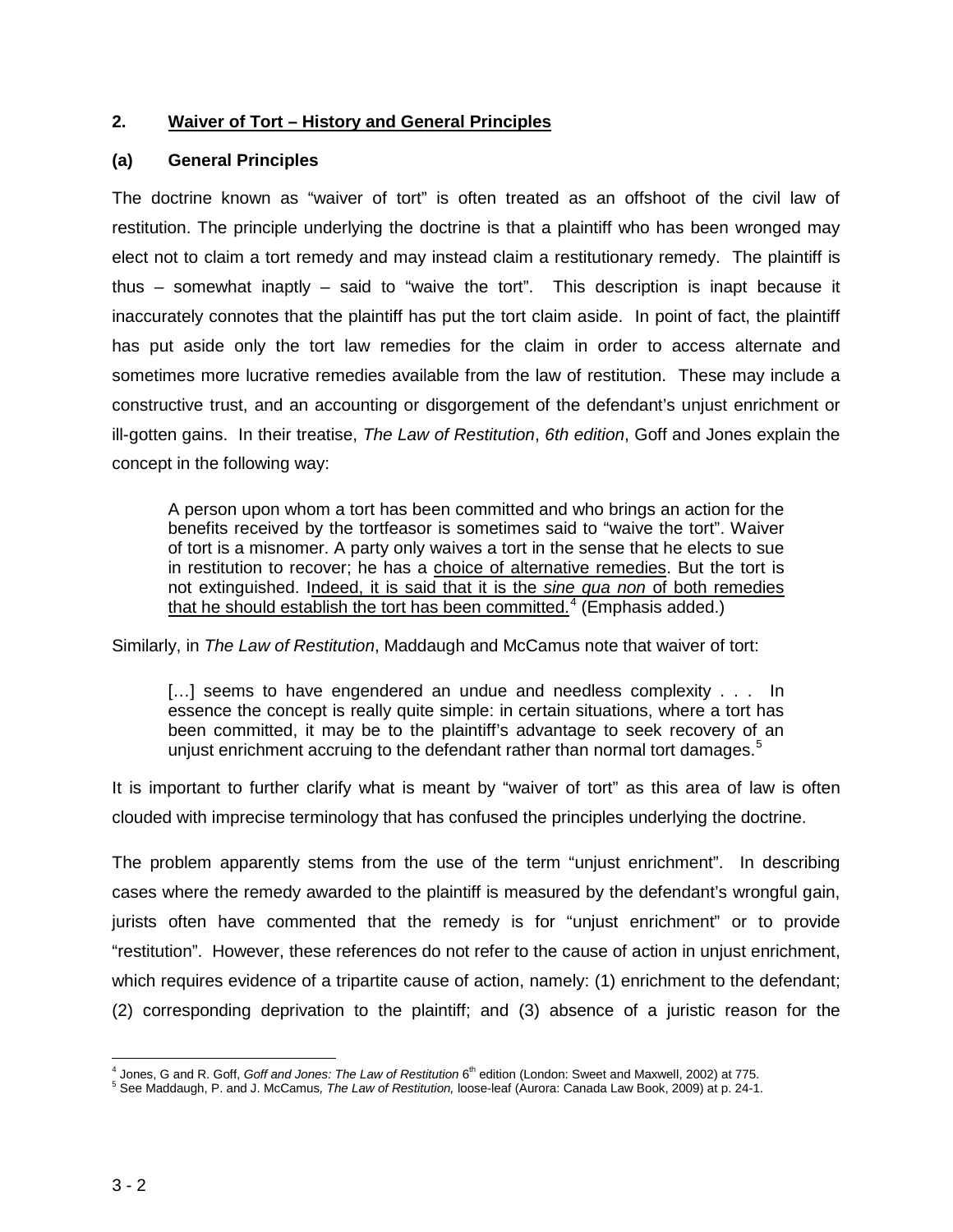enrichment. Accordingly, on a conceptual basis, it is more helpful to refer to situations where disgorgement of the defendant's gain is awarded as cases of "wrongful enrichment", "restitution for wrongs", "unjust enrichment by wrongdoing" or "disgorgement".

The difference is attenuated when we consider the difference between the cause of action for unjust enrichment and the remedy of disgorgement. In the case of the former, the defendant is required to "give back" property acquired from the plaintiff, which constitutes the "corresponding deprivation". In the case of the remedy of disgorgement, the defendant is required to "give up" property acquired from any source as a result of the wrong committed against the plaintiff.

### **(b) Waiver of Tort and** *Assumpsit Indebitatus*

Waiver of tort has a long and complex history. The doctrine arose in the common law courts as a response to the limitations of the ancient forms of pleading applicable to torts.<sup>[6](#page-3-0)</sup> Faced with the limitations of the old forms of pleading and the growing influence of the Court of Chancery, the common law courts resorted to the use of *assumpsit indebitatus* in order to provide a remedy where the action failed as a tort claim.<sup>[7](#page-3-1)</sup> Accordingly, the doctrine was founded in the desire of the common law courts to provide a remedy which would do justice between the parties in circumstances where tort law was deemed inadequate to do so, and was based on the principles of good conscience, fairness and justice.

Historically, actions in *assumpsit* were used to bring claims that would now clearly be pleaded as claims in negligence. Early cases of an express *assumpsit* (which were essentially claims based in contract) were brought in connection with the negligent performance of a contractual undertaking. In these cases, the plaintiff sought to recover damages for physical injury to person or property caused by the defendant's failure to perform a contractual undertaking.<sup>[8](#page-3-2)</sup>

In Moses v. Macferlan,<sup>[9](#page-3-3)</sup> which is widely regarded as the origin of both waiver of tort and of the law of restitution, Lord Mansfield rejected the argument that no action in *assumpsit* could lie where there was no express or implied contract. He stated: "[if] the defendant be under an obligation, from the ties of natural justice, to refund, the law implies a debt and gives this action

<span id="page-3-0"></span><sup>&</sup>lt;sup>6</sup> Archibald, T. and R. Echlin, "No Harm, No Foul? The Existence of Waiver of Tort as an Independent Cause of Action in Canadian Law" (2008) Annual Review of Civil Litigation, 409 at pp. 415-417**;** Beatson, J*.,* "The Nature of Waiver of Tort" (1979) 17 U.W. Ontario L. Rev. 1 at pp. 6-7. <sup>7</sup> *Ibid.* 

<span id="page-3-2"></span><span id="page-3-1"></span>**<sup>8</sup>** Ames, J.B., "The History of Assumpsit" (1888) 2 Harv. L. Rev. 1 at pp. 2-4.<br><sup>9</sup> *Moses v. Macferlan, (*1760), 2 Burr 1005.

<span id="page-3-3"></span>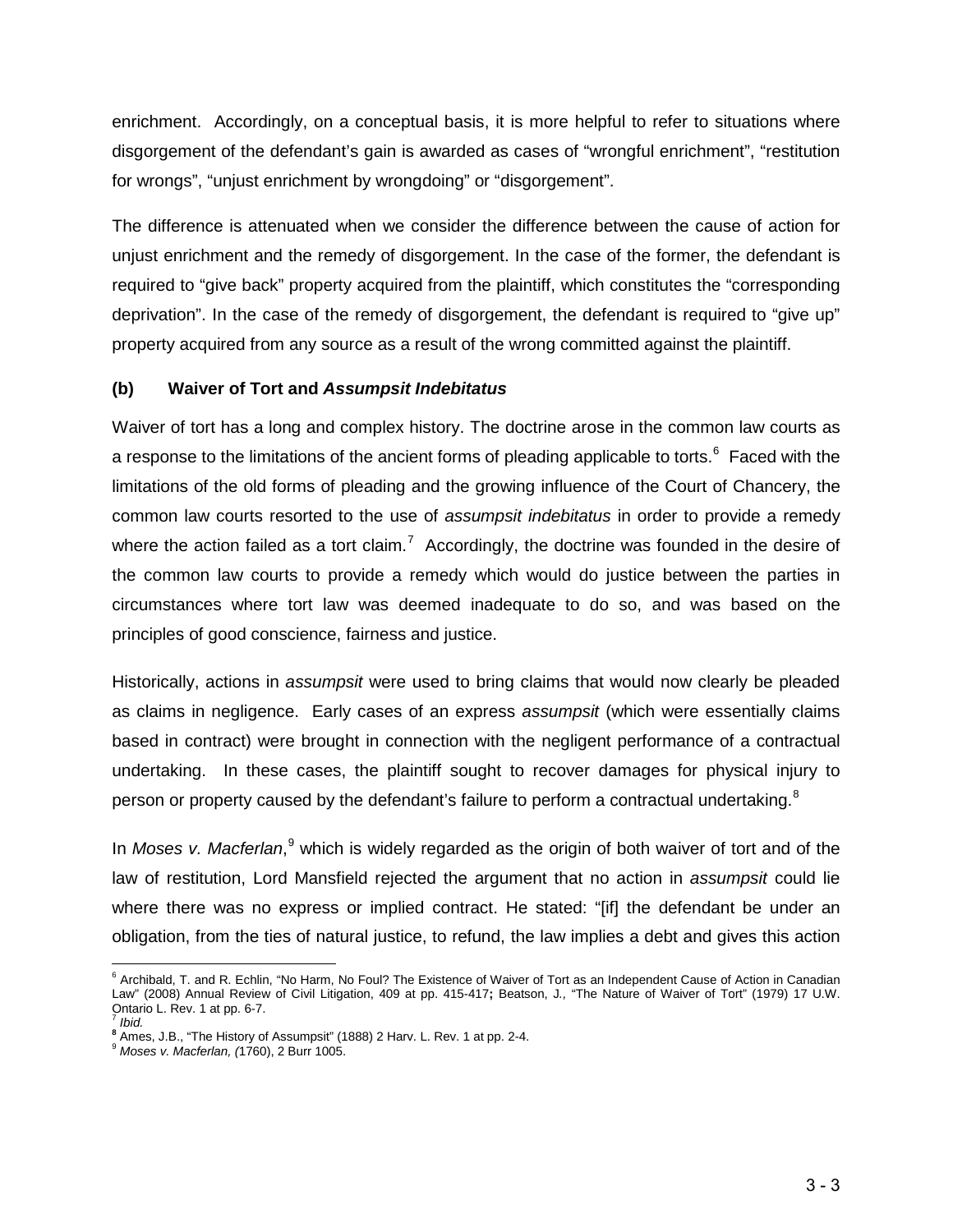[to recover money had and received to the plaintiff's use] founded in the equity of the plaintiff's case, as it were upon a contract ("*quasi ex contractu*," as the Roman law expresses it)."[10](#page-4-0)

It is commonly assumed that waiver of tort originated with cases concerning the usurpation of public office, particularly where the usurper had sold goods improperly collected in connection with that office. Such actions were used as a basis to recover monies received by a usurper of a public office. The use of *indebitatus assumpsit* had procedural advantages as well, allowing plaintiffs to avoid the problems associated with the strict requirements of the old form of pleadings.[11](#page-4-1)

In order to do so, however, a legal fiction had to be created. The courts first found that the plaintiff waived or ratified the wrongful conduct on which a claim in tort would lie. The courts then imposed a fictional contract, usually of agency, under which the claim for *indebitatus assumpsit* was based.[12](#page-4-2)

As noted by Viscount Simmons L.C. in *United Australia Ltd. v. Barclays Bank Ltd*., the action for waiver of tort subsequently "crept in by degrees":

Suffice it to say that the device of "waiving the tort" and suing in *assumpsit* soon spread. A learned author includes among torts which can be waived conversion, trespass to land or goods, deceit, occasionally action upon the case, and the action for extorting money by threats: Winfield on the Province of the Law of Tort, p. 169. An extreme instance is provided in *Lightly v. Clouston*, where the defendant had wrongfully taken the plaintiff's apprentice into his employment, and the plaintiff, instead of suing for seduction, successfully claimed in assumpsit against the defendant who had tortiously employed him.<sup>[13](#page-4-3)</sup>

In *United Australia Ltd*. the House of Lords noted that historically, waiver of tort was seen as nothing more than a choice between possible remedies at a time when it was not permitted to combine remedies or to pursue them in the alternative.<sup>14</sup> The House of Lords held that the presumed exclusivity of the remedies was incorrect. Waiver of tort does not require a plaintiff to make an irrevocable election regarding the nature of his or her claim. Rather, the House of

<span id="page-4-1"></span><span id="page-4-0"></span><sup>&</sup>lt;sup>10</sup> *Moses, supra* at p. 1008; Goff and Jones*, supra* at pp. 6-8.<br><sup>11</sup> Maddaugh and McCamus*, supra* at pp. 24-11 – 24-14; see also: *United Australia Ltd. v. Barclays Bank Ltd.,* [1941] AC 1, [1940] 4 All E.R. 20 at pp. 35-37 (H.L.).<br>
<sup>12</sup> Maddaugh and McCamus, *supra* at pp. 24-11 – 24-14; *United Australia*, *supra* at pp. 35-37.<br>
<sup>13</sup> *United Australia*, *supra* at pp. 25-26.<br>
<sup>14</sup> *Ibid.* at p. 26.

<span id="page-4-3"></span><span id="page-4-2"></span>

<span id="page-4-4"></span>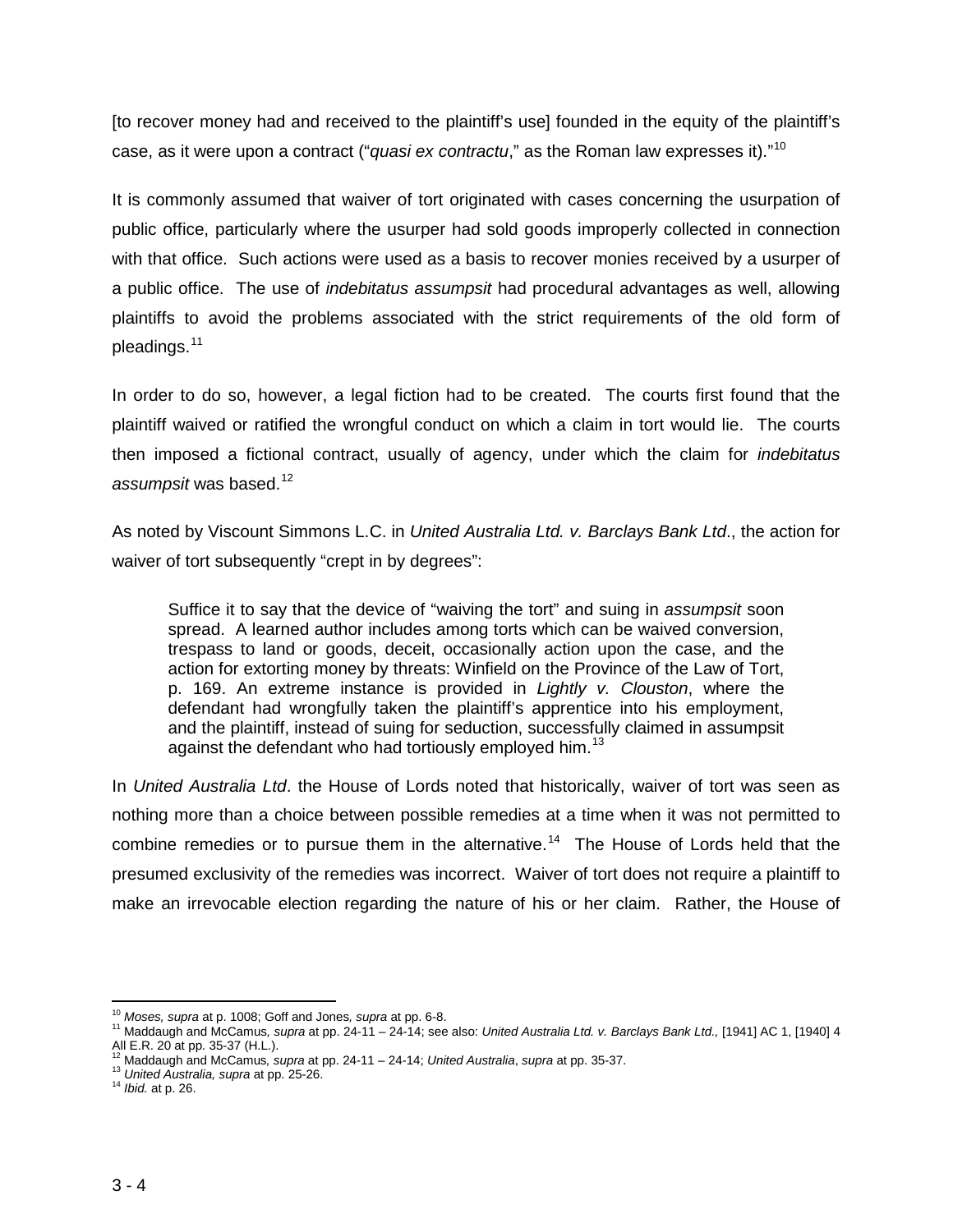Lords concluded, waiver of tort was to be seen as an election of remedies which was available until such time as judgment was satisfied.<sup>[15](#page-5-0)</sup>

### **3. Modernizing an Ancient Doctrine – Waiver of Tort and Class Proceedings**

Recent class action jurisprudence has significantly altered the scope of the doctrine of waiver of tort. The discussion below canvasses a few of the seminal decisions that have emerged in this context.

The first significant decision with respect to waiver of tort in the class proceedings context was the decision of Justice Cullity in *Serhan v. Johnson & Johnson*. [16](#page-5-1) 

In *Serhan*, Justice Cullity refused to certify an action based on the nominate torts of negligence, negligent and fraudulent misrepresentation, breaches of the *Competition Act* and conspiracy, reasoning that the elements of causation and damages would have to be determined on an individual basis. However, he certified the proceeding on the basis of a "cause of action" grounded in waiver of tort.

*Serhan* involved a class action brought against the manufacturer of a blood glucose test. The defendant allegedly distributed the product at a time when it knew the tests were faulty. In order to bring the product to market, the defendant was alleged to have submitted false reports to the FDA in the United States. The evidence on the motion revealed that all of the members of the class had received the product free of charge from hospitals and diabetic clinics. The evidence also revealed that none of the class members had a contract with the defendant, and that none of the members of the class had suffered any damage apart from the pain involved in obtaining additional blood samples. Notwithstanding this, the plaintiffs sued to recover all the revenues the defendant had received by distributing the blood tests.

Adjudicating on this issue, Justice Cullity noted that in order to succeed on the certification motion, the defendant had to show it was "plain and obvious" that the claim in waiver of tort based on conspiracy had no chance of success. Justice Cullity concluded that this test was not

<span id="page-5-0"></span> $15$  Ibid.

<span id="page-5-1"></span><sup>15</sup> *Ibid.* <sup>16</sup> [2004] O.J. No. 2904, aff'd [2006] O.J. No. 2421 (Div. Ct.). Leave to appeal to the Ontario Court of Appeal refused without reasons (16 October, 2006); leave to appeal to the Supreme Court of Canada refused (12 April 2006).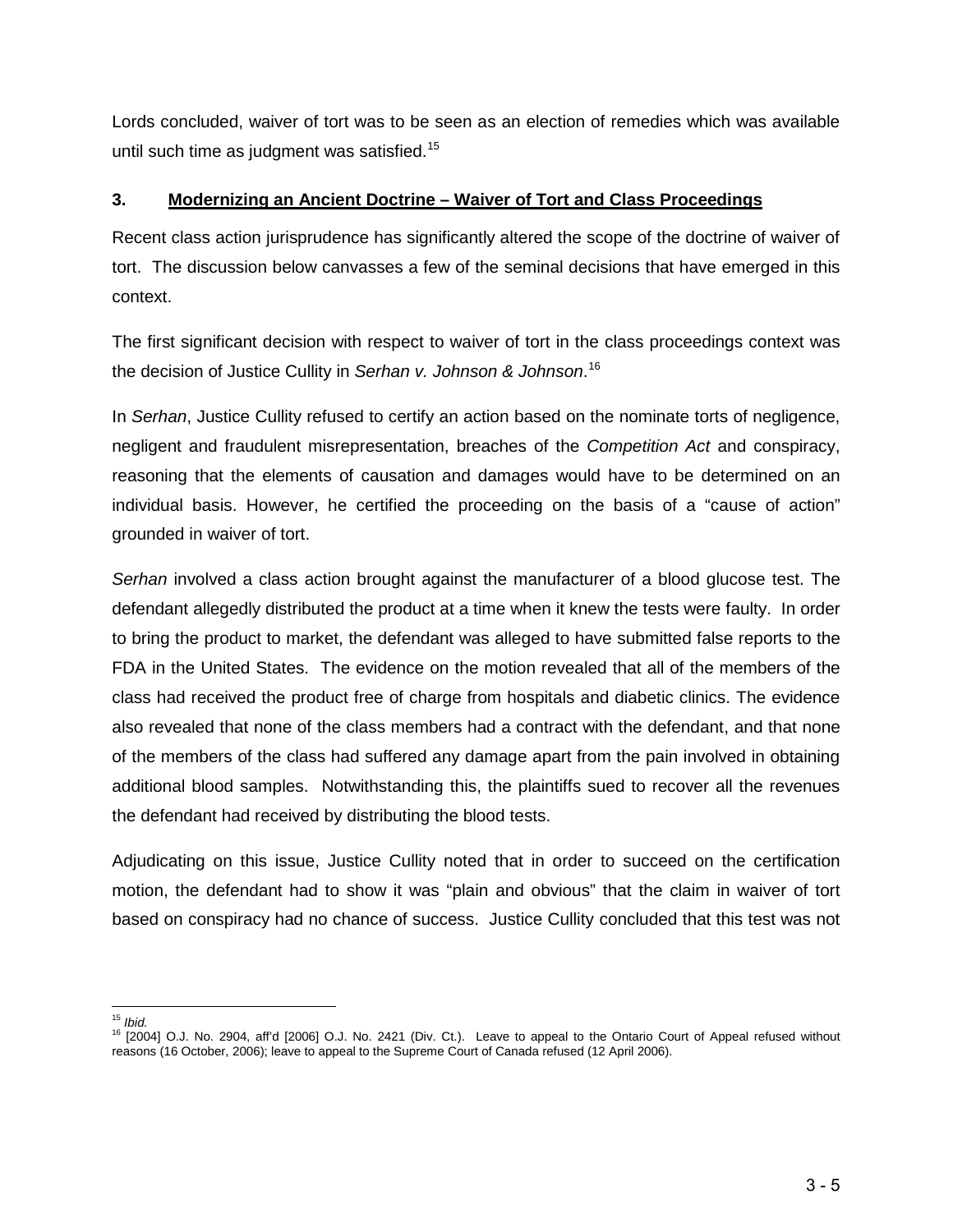met, and that the cause of action in waiver of tort should be certified.<sup>[17](#page-6-0)</sup> The defendants subsequently were granted leave to appeal this decision to the Divisional Court.

Upholding Justice Cullity's decision, the Divisional Court held as follows: "the law with respect to this issue has not been authoritatively settled. Clearly, it cannot be said that an action based on waiver of tort is sure to fail."<sup>18</sup>

In so doing, a majority of the Divisional Court (per Justice Epstein) placed much reliance on Maddaugh's and McCamus' discussion in *The Law of Restitution,* where the authors argue that waiver of tort should be an independent cause of action.<sup>19</sup> The Divisional Court held that it was not plain and obvious that the claim should not succeed, and, accordingly should not be struck on a preliminary basis.

Another relevant case is the decision of the Ontario Superior Court of Justice in *Heward v. Eli*  Lilly & Co.<sup>20</sup> In *Heward*, the defendant was the manufacturer of the anti-psychotic medication Zyprexa. The plaintiff alleged that, to the knowledge of the defendant, the drug carried serious side effects, and that the defendant had failed to warn of these risks. The plaintiff's claim comprised damages for negligence. In the alternative, the plaintiff pleaded an entitlement to "waive the tort" claim in negligence, and instead elect to claim payment of the revenues collected by the defendant. Relying on his earlier decision in *Serhan*, *supra,* Justice Cullity noted:

[...] in certain circumstances, when tortious acts have been committed by a defendant, the person affected will be permitted to elect between the remedy of compensatory damages and an accounting for a disgorgement of profits. The tort is not waived in any meaningful sense as it provides the basis for whichever of the two remedies is chosen. $21$ 

Speaking to the controversy over whether waiver of tort should be conceptualized as a remedy or an independent cause of action, Justice Cullity observed:

[...] I am no longer satisfied that it is helpful – or even meaningful – to ask simply whether the concept is, or is not, a cause of action. A question framed in this manner may obscure the essential nature of the inquiry under section  $5(1)(a)$  – namely whether the material facts that would, or could entitle the plaintiffs to a

<span id="page-6-2"></span>

<span id="page-6-1"></span><span id="page-6-0"></span><sup>&</sup>lt;sup>17</sup> Serhan, supra at para. 46.<br><sup>18</sup> Serhan (Div. Ct.), supra at para. 68.<br><sup>19</sup> Ibid. at para. 53.<br><sup>20</sup> [2007] O.J. No. 404 (S.C.J.); aff<sup>1</sup>d, [2008] O.J. No. 2610 (Div. Ct.).<br><sup>21</sup> Heward, supra at para. 24.

<span id="page-6-4"></span><span id="page-6-3"></span>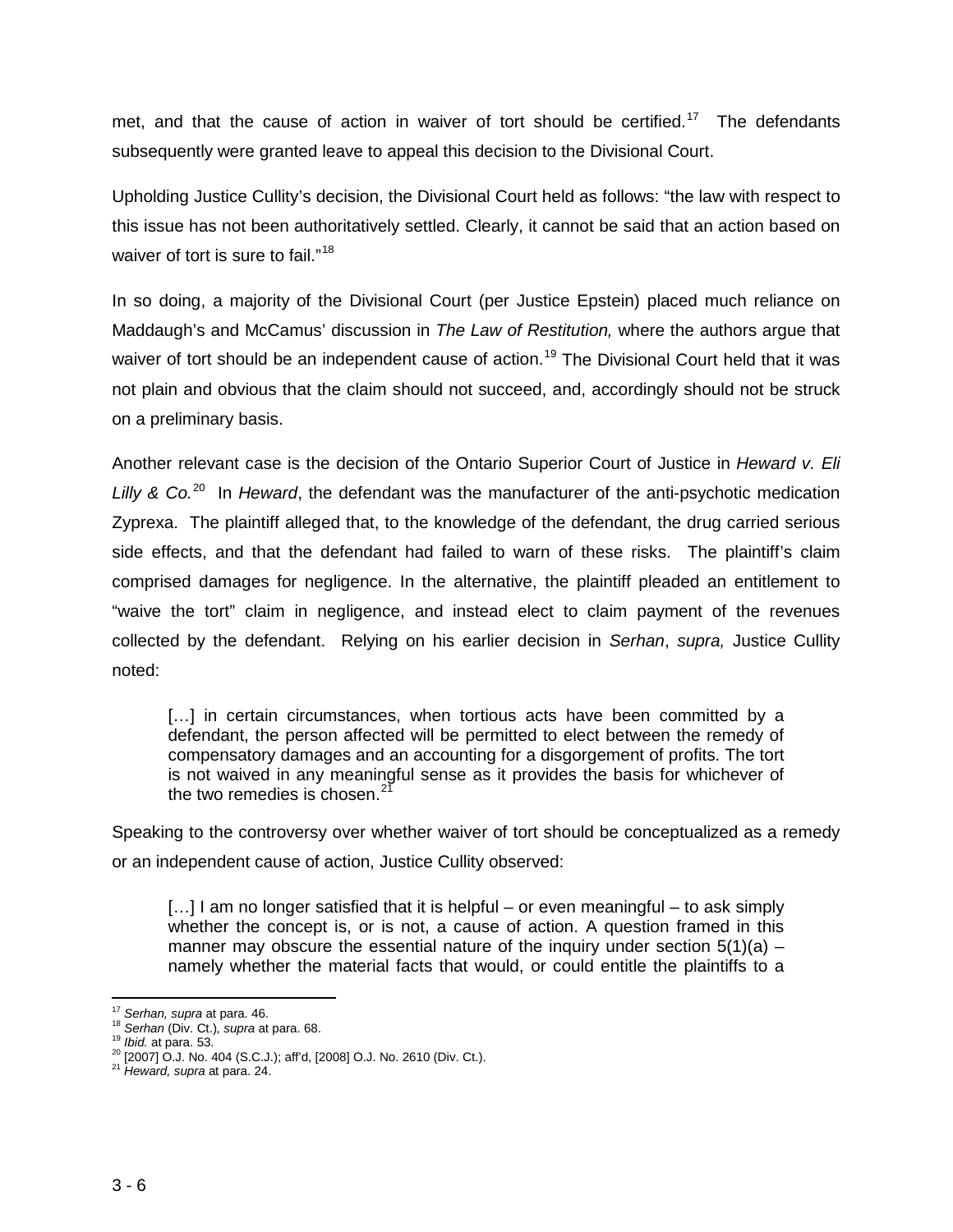disgorgement remedy have been pleaded. I believe it is likely to be even more confusing to ask whether waiver of tort is a cause of action. $^{22}$  $^{22}$  $^{22}$ 

Justice Cullity further noted:

There are two relevant issues relating to waiver of tort on which there appears to be no definitive authority that is binding on this court and on which the commentators are divided in their opinions. One is whether all of the elements of an actionable tort must be proven – including loss or injury. The second is whether the election is permitted only in the case of certain torts – such as, for example, intentional torts or those that affect a plaintiff's proprietary interests – or whether it will be available, at least *prima facie*, whenever a defendant was enriched as a result of its tortious conduct. $^{23}$  $^{23}$  $^{23}$ 

With respect to the first issue, namely whether all of the elements of an actionable tort must be proven, including loss or injury, Justice Cullity noted that this issue was settled (for the purposes of pleadings) in Serhan, supra.<sup>[24](#page-7-2)</sup> To that end, Justice Cullity observed that it was not plain and obvious that a claim based upon waiver of tort cannot succeed without proof of loss.

As for the second question, namely, identification of the tort to which waiver of tort applies, the defendants proposed that the inquiry should be guided by a distinction between two types of torts: "anti-harm wrongs" and "anti-enrichment wrongs".<sup>25</sup> Anti-enrichment wrongs would include the torts of conversion, detinue, trespass to land and chattels and deceit and it was the defendants' submission that waiver of tort was permissible with respect to these torts. Juxtaposed against "anti-enrichment" wrongs were "anti-harm wrongs", which would include negligence, nuisance, defamation, assault and battery. The defendants argued that waiver of tort was not permissible with respect to these torts (which would encompass most product liability claims).

The distinction proposed by the defendants in *Heward* with respect to "anti-enrichment" and "anti-harm" wrongs was suggested by Professor Peter Birks in his seminal treatise, *Unjust Enrichment*, 2nd ed., and was adopted by Justice Gerow in *Reid v. Ford Motor Co*. [26](#page-7-4) Applying this conceptual distinction, Justice Gerow held that waiver of tort was not available in a case of negligence.

<span id="page-7-2"></span>

<span id="page-7-4"></span><span id="page-7-3"></span>

<span id="page-7-1"></span><span id="page-7-0"></span><sup>22</sup> *Ibid.* at para. 31. 23 *Ibid.* at para. 28. 24 *Ibid.* at para. 29. 25 *Ibid.* at para. 32. 26 [2006] B.C.J. No. 712 (S.C.) [*Reid*].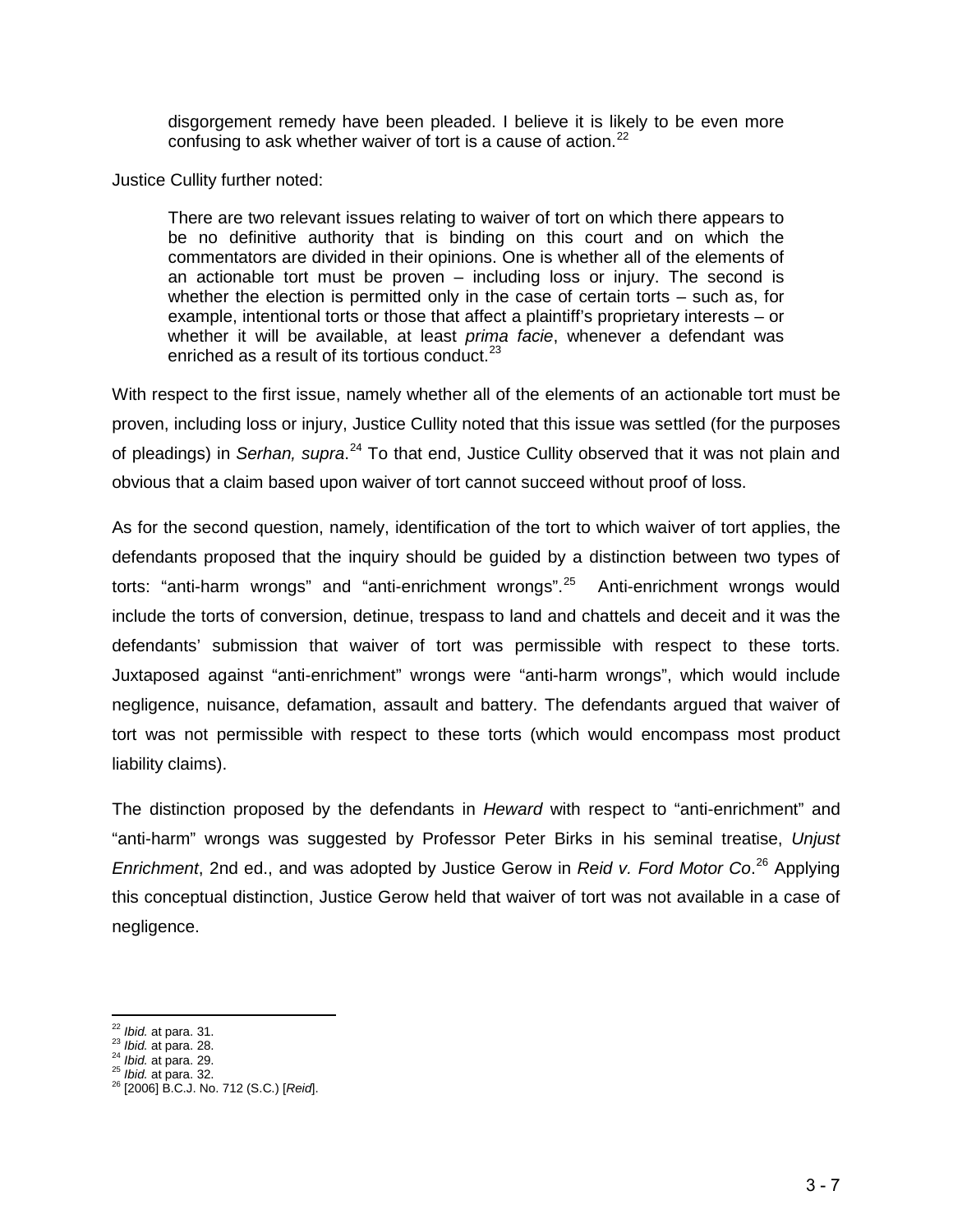In *Heward*, Justice Cullity rejected the holding of Justice Gerow in *Reid*, noting that he could not see the feasibility in classifying torts in the manner proposed by Professor Birks. He observed that there would have to be a solid policy reason for the distinction, but that the issue should more properly be resolved on the basis of a full factual record:

[...] there may well be important issues of policy to be considered when drawing the line between cases where a disgorgement remedy should be granted and those in which it should be denied. These are questions that must be surely confronted on the basis of a full factual record.<sup>27</sup>

Leave to appeal in *Heward* was denied on the question of whether the pleadings disclosed a cause of action in waiver of tort arising from negligence. However, leave was granted on the question of whether causation could be determined as a common issue.<sup>[28](#page-8-1)</sup> On this point Justice Lederman noted:

[...] to say with any confidence that Eli Lilly would not have derived proceeds from the sale of Zyprexa (the "gain") but for its failure to sufficiently warn of its side effects (the "wrongful conduct"), the pleadings or evidence must at the very least support one of the following inferences: (1) the class members would not have agreed to take Zyprexa if properly warned of the risks associated with the drug, or (2) Zyprexa would not have been approved for sale if Health Canada was properly warned of the risks associated with the drug. Absent these inferences, it seems the only way to determine the amount for which the defendants could be ordered to account in waiver of tort is to investigate whether each member of the class would not have taken Zyprexa if properly warned. This is the antithesis of a common issue. $^{29}$ 

Waiver of tort was also considered in *Peter et al v. Medtronic, Inc*. *et al*. [30](#page-8-3)In *Medtronic*, the plaintiffs alleged that the defendants breached their duty to warn of a defect in the batteries contained in certain implantable cardioverter defibrillators and cardiac resynchronization therapy defibrillators, and were otherwise negligent in their design, testing, manufacture and distribution. The plaintiffs also alleged that the defendants conspired to conceal information relating to the potential battery shorting defect. The plaintiffs sought damages or, in the alternative, an accounting and disgorgement of revenues based on the doctrine of waiver of tort.

Considering the arguments under Section 5(1)(a) of the *CPA*, Justice Hoy noted that the law in Ontario is uncertain as to whether waiver of tort is an independent cause of action or only a

<sup>&</sup>lt;sup>27</sup> Heward, supra at para. 48.

<span id="page-8-3"></span>

<span id="page-8-2"></span><span id="page-8-1"></span><span id="page-8-0"></span><sup>&</sup>lt;sup>28</sup> See: [2007] O.J. No. 2709 (Div. Ct.) per Lederman J.<br><sup>29</sup> *Ibid.* at para. 29. 30 *Ibid.* at para. 29. 30 *Ibid.* at para. 29. 30 *Ibid.* at para. 29. 30 *IDid.* at para. 29.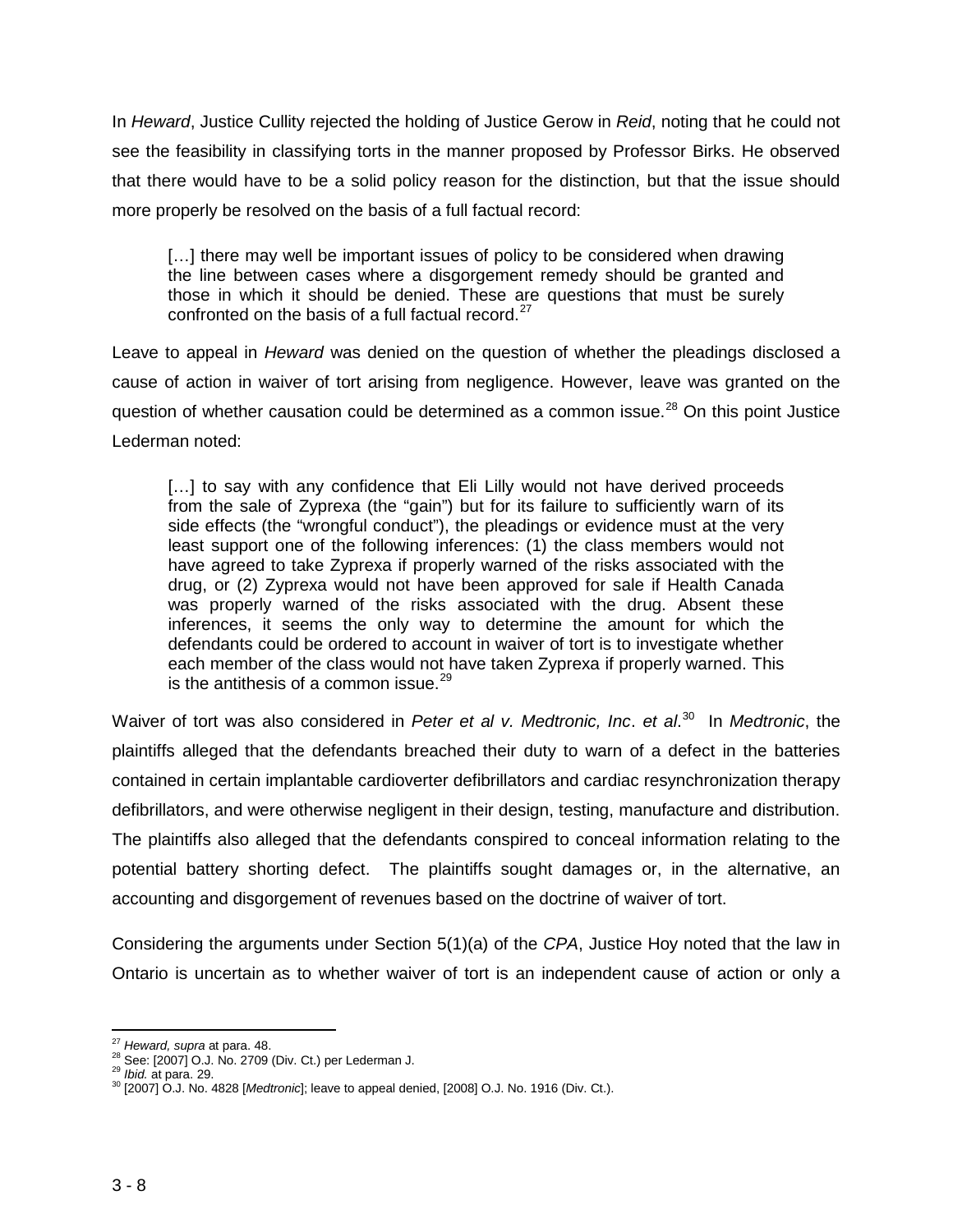choice of remedy after an actionable wrong has been established. To this end, Justice Hoy cited with approval the decision of the Divisional Court in *Serhan*, *supra*. [31](#page-9-0)

In its submissions, counsel for Medtronic argued that the Divisional Court's decision in *Serhan*  supported an argument that waiver of tort would not be available where the alleged wrongful conduct was negligence. $32$  In particular, counsel from Medtronic pointed to a passage from *Serhan* where Justice Epstein distinguished the decision of the British Columbia Supreme Court in *Reid, supra*, which dismissed a claim for waiver of tort. Justice Epstein noted that several factors distinguished *Reid*, not the least of which was that the claim in *Reid* was framed in negligence, unlike the situation in *Serhan* where claims in fraud and conspiracy, in addition to negligence, were advanced.

Rejecting Medtronic's submission, Justice Hoy noted that Justice Epstein had cited Professor John McCamus who, in relation to disgorgement relief, observed that "the scope or ambit of the doctrine in terms of the list of torts for which disgorgement claims are possible remains a matter of some uncertainty." On this basis, Justice Hoy held that a claim based on waiver of tort for disgorgement of profits, arising out of negligence, is not certain to fail.  $33$ 

It is important to note that Justice Hoy also relied on the decision of Justice Cullity in *Heward*, *supra*, to support her conclusion that a waiver of tort plea could be advanced when the underlying wrongful conduct was negligence. In that regard, Justice Hoy noted that in *Heward*, Cullity J. concluded that a deliberate breach of a duty of care was not a precondition to a disgorgement remedy and that the plaintiffs' claim to the disgorgement remedy was not bound to fail. She noted that while leave to appeal this decision to the Divisional Court was granted, leave was not granted on that issue.<sup>[34](#page-9-3)</sup>

The issue of waiver of tort was considered again by Justice Cullity in *LeFrancois v. Guidant Corp.[35](#page-9-4)* In *Guidant*, the plaintiffs sought general and punitive damages or, alternatively, a disgorgement of revenues or net income from the defendants in respect of alleged negligence and conspiracy relating to their development, marketing and sale of defibrillators. In its submissions under subsection 5(1)(a) of the *CPA*, counsel for the defendants submitted that disgorgement is an inherently equitable remedy that applies only to gains the defendant should

<span id="page-9-0"></span> $\frac{31}{32}$  *lbid.* at para. 47.<br> $\frac{32}{32}$  *lbid.* at para. 48.

<span id="page-9-4"></span><span id="page-9-3"></span>

<span id="page-9-2"></span><span id="page-9-1"></span><sup>31</sup> *Ibid.* at para. 47. 32 *Ibid.* at para. 48. 33 *Ibid.* at para. 51. 34 *Ibid.* at para. 52. 35 [2008] O.J. No. 1397 (S.C.J.) [*Guidant*]; leave to appeal denied, [2009] O.J. No. 4464 (Div. Ct. ).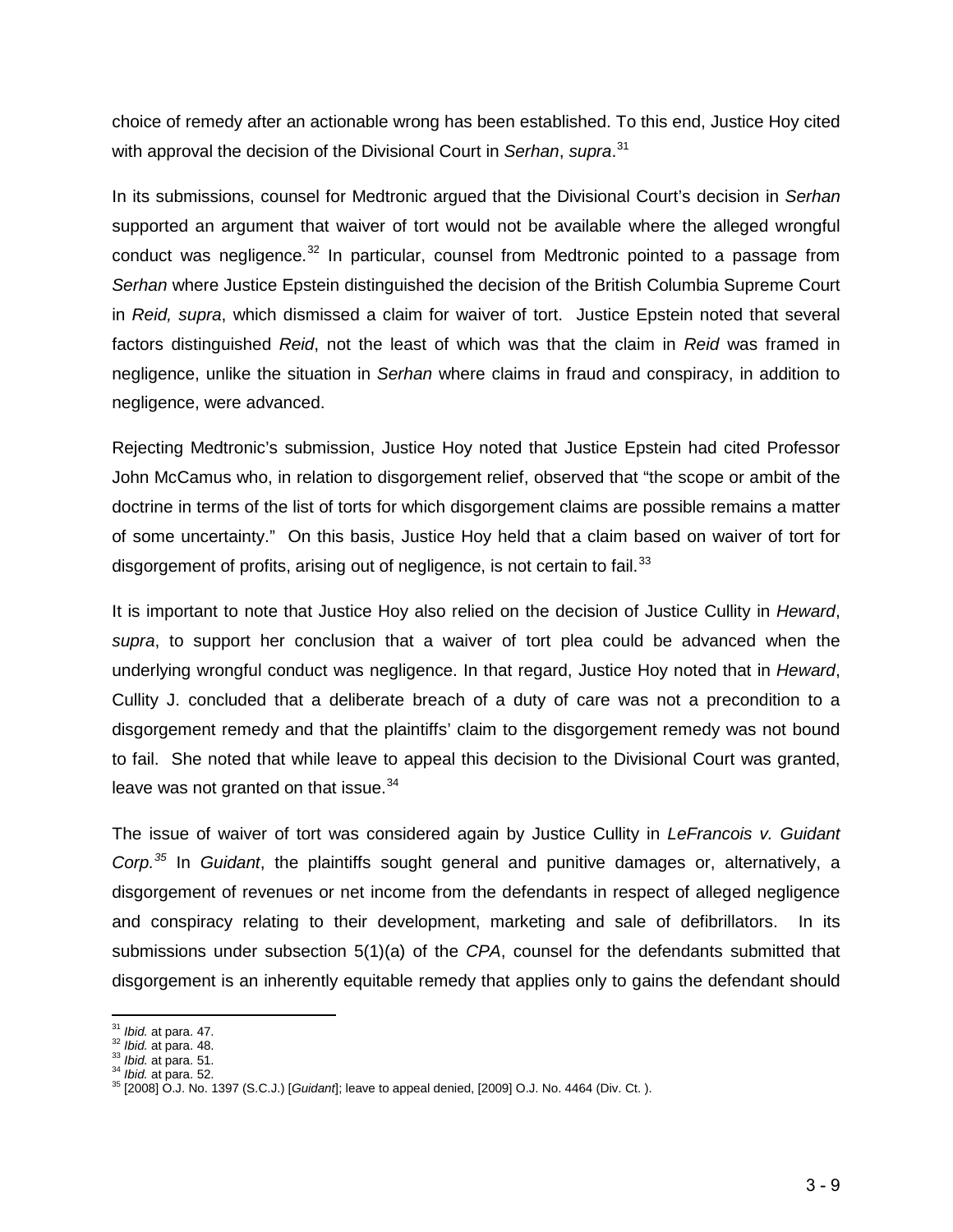not in good conscience be permitted to retain. Counsel for the plaintiffs responded that allegations with respect to the defendants' intentional and deliberate conduct could satisfy that test, and Justice Cullity accepted that submission. Specifically, Justice Cullity noted that "[i]f proven, the allegations of deliberate wrongful conduct might well be found to be egregious and cynical to a degree sufficient to shock the conscience of the court."<sup>[36](#page-10-0)</sup> Rejecting the defendants' submission that a waiver of tort of negligence was not permitted in any circumstances, Justice Cullity cited the decisions of *Heward* and *Medtronic, supra*. [37](#page-10-1)

Leave to appeal Justice Cullity's decision in *Guidant* was sought and denied. [38](#page-10-2)

Justice Cullity considered the issue of waiver of tort again in *Tiboni v. Merck Frosst Canada Ltd.*[39](#page-10-3) This action involved Vioxx, a pain reliever and anti-inflammatory drug that was developed, manufactured, marketed and sold in Canada by the defendants. It was approved for sale by Health Canada in October of 1999, and until its withdrawal by Merck in 2004, it was available in Canada as a prescription medicine for the treatment of osteoarthritis, rheumatoid arthritis, dysmenorrhoea and acute pain. Within days of its withdrawal, class proceedings were commenced on behalf of users of the drug in most of the Canadian provinces with class proceedings legislation.[40](#page-10-4)

In their statement of claim, the plaintiffs sought damages in negligence against the defendants and, in the alternative, an order for disgorgement of revenues received from the sale of Vioxx in Canada. The plaintiffs alleged that Vioxx was a dangerously defective medication, in that its use carried an increased risk of cardiovascular events such as heart attacks and strokes. The plaintiffs asserted that the defendants, acting in concert, were negligent in the design, development, testing, manufacturing, distribution and sale of the drug in Canada They further alleged that the defendants knew or ought to have known of the cardiovascular risks associated with Vioxx some years before the drug was marketed in Canada, that the defendants downplayed or concealed the relevant information from physicians and the public and regulatory authorities, and that they continued to market and distribute the drug as safe and effective when evidence of the risks continued to accumulate.

<span id="page-10-2"></span>

<span id="page-10-1"></span><span id="page-10-0"></span><sup>&</sup>lt;sup>36</sup> *Ibid.* at para. 49.<br><sup>37</sup> *Ibid.* at para. 50.<br><sup>38</sup> [2009] O.J. No. 36 (Div. Ct.).<br><sup>39</sup> [2008] O.J. No. 2996 (S.C.J.) [*Merck*].<br><sup>40</sup> *Ibid.* at para. 1.

<span id="page-10-4"></span><span id="page-10-3"></span>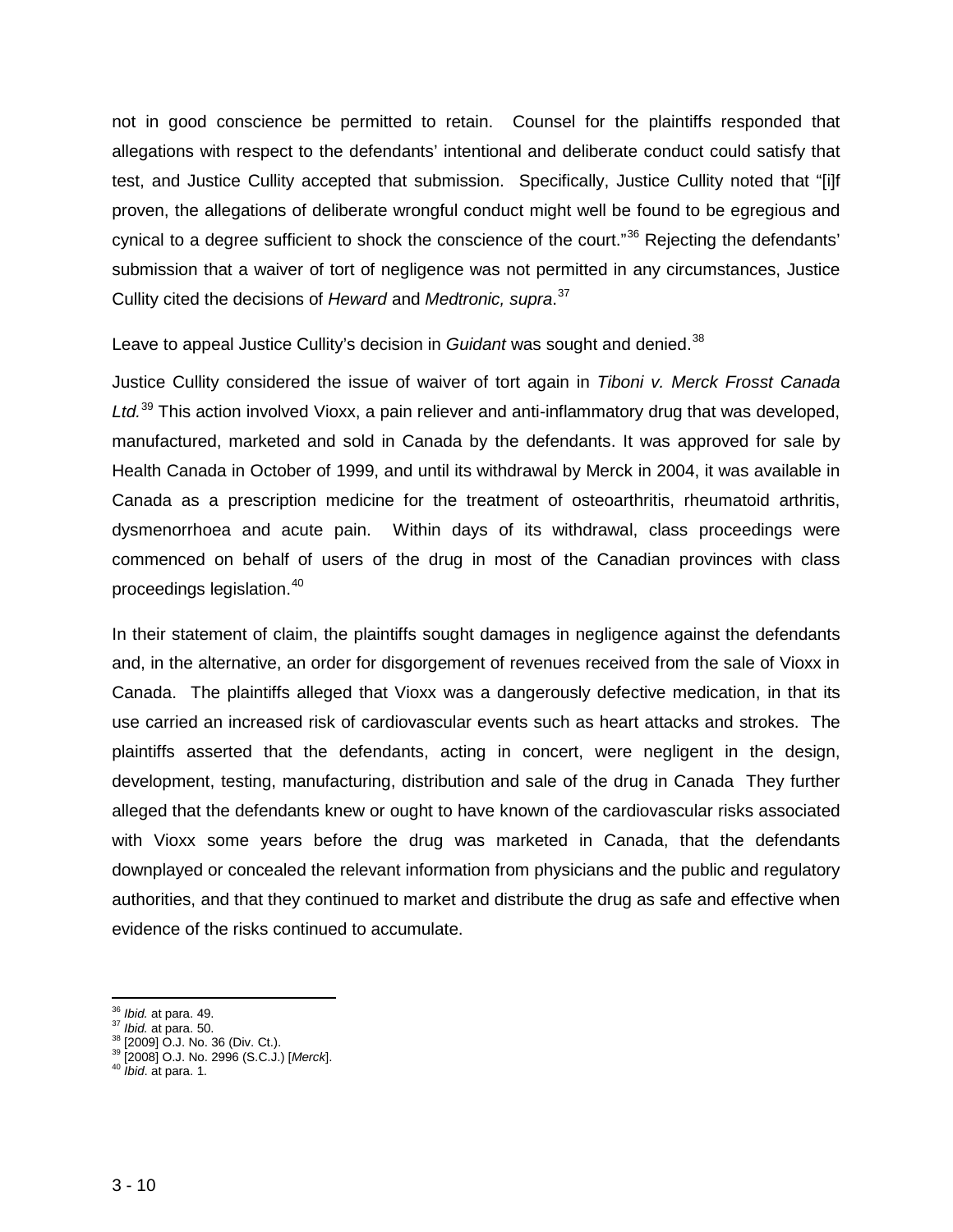The defendants objected to the pleading of the disgorgement remedy based on waiver of tort. Specifically, they argued it was deficient in that it ignored the possibility that the relevant laws of other provinces and territories may not be the same as those of Ontario. They also argued that the waiver of tort plea was essentially an invitation to depart from the approach taken in other decisions.[41](#page-11-0)

In adjudicating this issue, Justice Cullity explicitly rejected the defendants' contention that the absence of fraud or wrongdoing sufficient to give rise to a disgorgement remedy distinguished this case from *Serhan*. Justice Cullity noted the statement of claim's allegation that, in order to maximize its profits, Merck had engaged in a strategy of misinformation and made representations with respect to the safety of the drug that it knew or ought to have known were false. It was further alleged that, despite having received clear evidence of the cardiovascular risks associated with Vioxx, Merck had not included Health Canada information relating to the risks. The plaintiffs further alleged that Merck issued a press release in April of 2000 which denied the existence of the risks and thereafter continued to downplay and conceal them.<sup>[42](#page-11-1)</sup> Justice Cullity noted that this conduct also was alleged to have been sufficiently deliberate and callous, with intentional disregard for the safety of consumers, to warrant punitive damages. In the circumstances, Justice Cullity noted it was not "out of the question" that the alleged conduct might support a claim for disgorgement.<sup>[43](#page-11-2)</sup>

It is interesting to note that, in this case, Justice Cullity also turned his mind to issues concerning the way in which the restitutionary remedy would apply to members of various segments of the plaintiff class. Specifically, Justice Cullity noted:

Issue 5 dealing with waiver of tort is acceptable subject to a few changes to cover the possibility that a disgorgement remedy might be granted with respect to only part of the revenue, or net income, for the benefit of one or more subclasses. In this connection, I note the comments of Cumming J. in the Divisional Court in *Heward*, at paragraphs 33 and 40:

33. The CPA provides a flexible mechanism for a common issues judge to modify the claim based on the evidence before him or her. In *Medtronic*, Hoy J. noted on this particular issue, as we do here that "it is open to the common issues judge to create a 'waiver of tort' subclass, or even subclasses, crafted with regard to his or her findings as to the boundaries of the doctrine of waiver of

<span id="page-11-1"></span><span id="page-11-0"></span><sup>41</sup> *Ibid.* at paras. 58-59. 42 *Ibid.* at para. 61. 43 *Ibid.*

<span id="page-11-2"></span>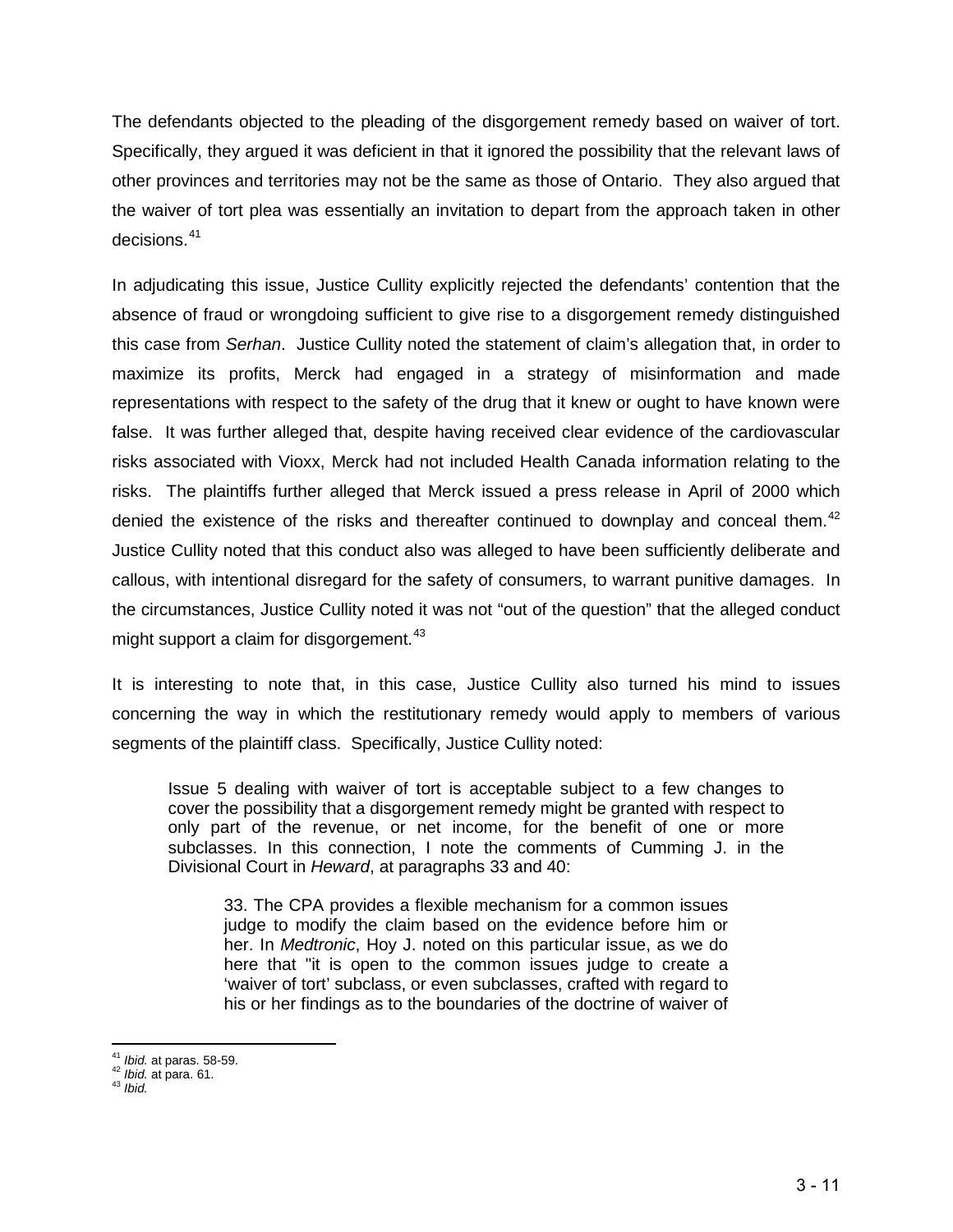tort and remedy of disgorgement, including the requisite causal link." It is also open to the common issues judge to decertify common issues if he or she sees fit.

40. Restitutionary relief may be available in class proceedings even in the case where only a portion of a class are victims of the wrongful conduct. See *Markson v. M.B.N.A. Canada Bank*, 2007 ONCA 344 (CanLII), 2007 ONCA 344 (CanLII). Subsections 24 (2) and (3) of the CPA afford the court a flexible mechanism for receiving and resolving individual claims in order to give effect to an aggregate damages award. This mechanism could be utilised in dealing with individual claims where an aggregate award is based upon restitution rather than damages.

Subclasses could also be created if the defendants are successful in establishing at trial that there are material differences in the law relating to the disgorgement remedy in different Canadian jurisdictions.<sup>[44](#page-12-0)</sup>

# **4. Waiver of Tort on Trial**

# **(a) Framing the Issues**

It is against the significant jurisprudential history set out above that waiver of tort was argued on the basis of a full evidentiary record in the *Andersen* trial.

In November 2009, the plaintiffs moved before Justice Lax to amend their statement of claim to plead waiver of tort and to amend the certification order to include waiver of tort as a common issue. Prior to the amendment, the claim set forth a series of detailed allegations concerning the defendants' negligence in relation to the categories of conduct alleged, namely: negligent pre-market research, development, design and testing; negligent manufacture; negligent distribution and sale; and failure to warn/recall. The proposed amendment with respect to waiver of tort provided as follows:

As a result of the defendants' conduct described herein, the plaintiffs reserve to themselves the right to elect at the trial of the common issues, or subsequently as the common issues judge may direct, to waive the tort of negligence and to have the damages assessed in an amount equal to the gross revenue received by the defendants, or alternatively, the net income received by the defendants as a result of the sale of the Silzone coated heart products.

The plaintiffs also sought leave to amend their prayer for relief in order to include a claim for:

<span id="page-12-0"></span>l <sup>44</sup> *Ibid*. at paras. 91-92.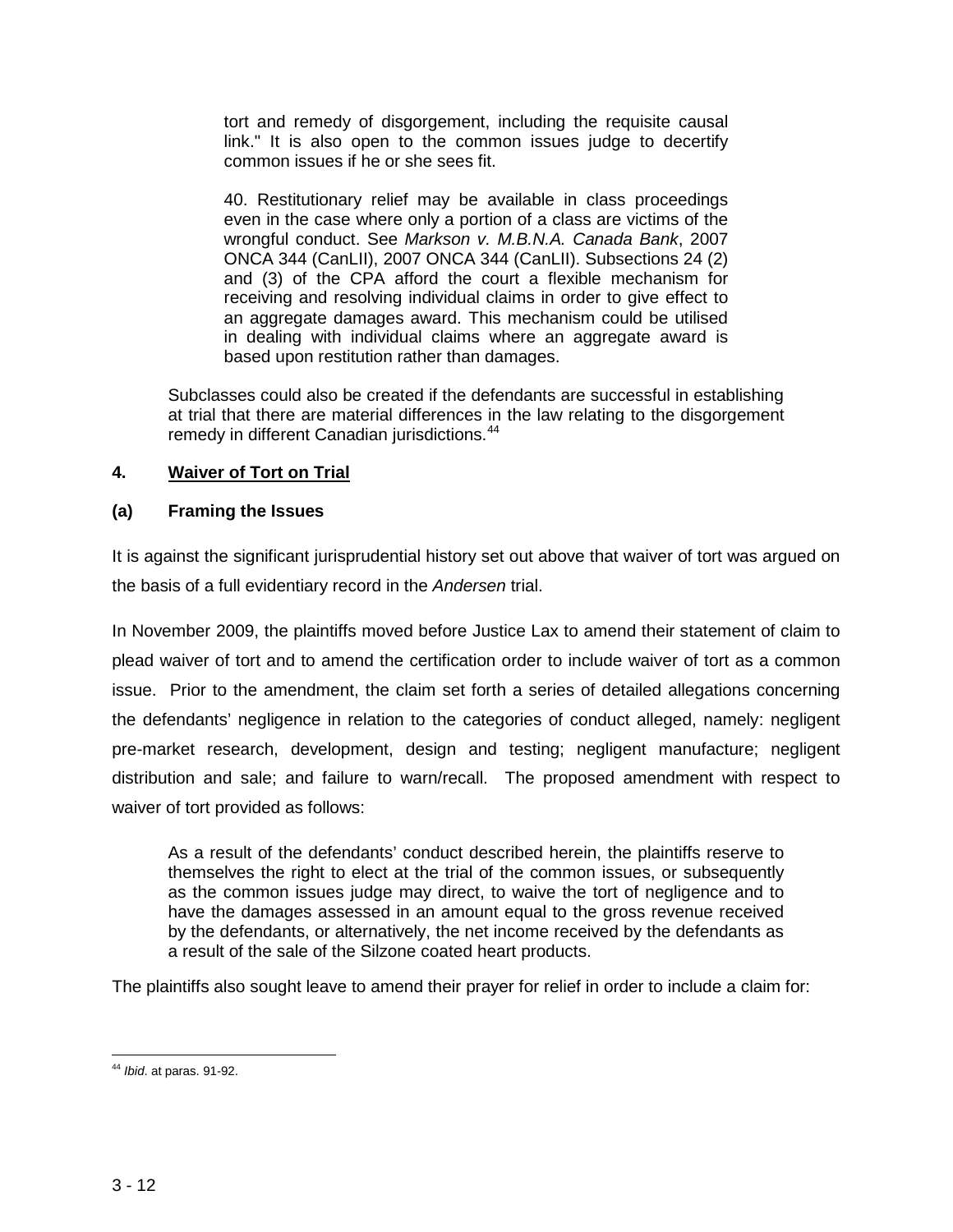damages assessed in an amount equal to the gross revenue, or in the further alternative, damages assessed in an amount equal to the net income received by the defendants as a result of the sale of the Silzone coated heart products as established by an accounting, if necessary.

At the motion, heard on December 30, 2009, the defendants did not dispute that, for the purposes s. 5(1)(a) of the *CPA*, Ontario courts repeatedly have recognized waiver of tort as a cause of action. Rather, the defendants opposed the motion to amend on three broad grounds: first, that the motion was brought "on the eve of trial"; second, that the proposed amendments would fundamentally change the nature of the action; and third, that the defendants would be prejudiced if the amendments were allowed.

Rejecting these arguments, Justice Lax allowed the plaintiffs' motion. With respect to the defendants' argument regarding the timing of the amendment, Justice Lax noted that this argument had "little merit". She held that Rule 26 clearly contemplates that pleadings may be amended on a motion at any stage of an action, and noted that amendments frequently are granted on the "eve of trial".[45](#page-13-0)

With respect to the defendants' submission that amending the claim to include a plea of waiver of tort would fundamentally change the nature of the action, Justice Lax again disagreed. She noted that the submission ignored that the waiver of tort claim, like the negligence claim, was "entirely focused on the defendants' conduct and alleged wrongdoing."[46](#page-13-1) She noted that all of the material facts giving rise to waiver of tort had been pleaded with respect to the negligence claim and that there had been full discovery in that regard. She observed that what was being proposed was an alternative theory of liability based on the same factual matrix.<sup>[47](#page-13-2)</sup> Further, the same evidence would be relied on to support or deny the waiver of tort claim. She noted that "while waiver of tort may be found to expand the basis for liability or remedy and has the potential to recognize new categories of wrongdoing, the action remains one where the plaintiffs must prove that the defendants' conduct was wrongful in order to establish liability whether in negligence or waiver of tort." Accordingly, Justice Lax held that the proposed amendments did not "fundamentally change the nature of the action" as suggested by the defendants.<sup>[48](#page-13-3)</sup>

Finally, with respect to the argument suggesting prejudice to the defendants, Justice Lax noted that she was not convinced that prejudice would accrue. However, Justice Lax did afford the

<span id="page-13-1"></span><span id="page-13-0"></span><sup>&</sup>lt;sup>45</sup> *Andersen v. St. Jude Medical Inc.* [2010] O.J. No. 8 (Ont. S.C.J.) at para. 11.<br><sup>46</sup> *Ibid.* at para. 12.<br><sup>47</sup> *Ibid.* at para.12<br><sup>48</sup> *Ibid.* at para.12

<span id="page-13-2"></span>

<span id="page-13-3"></span>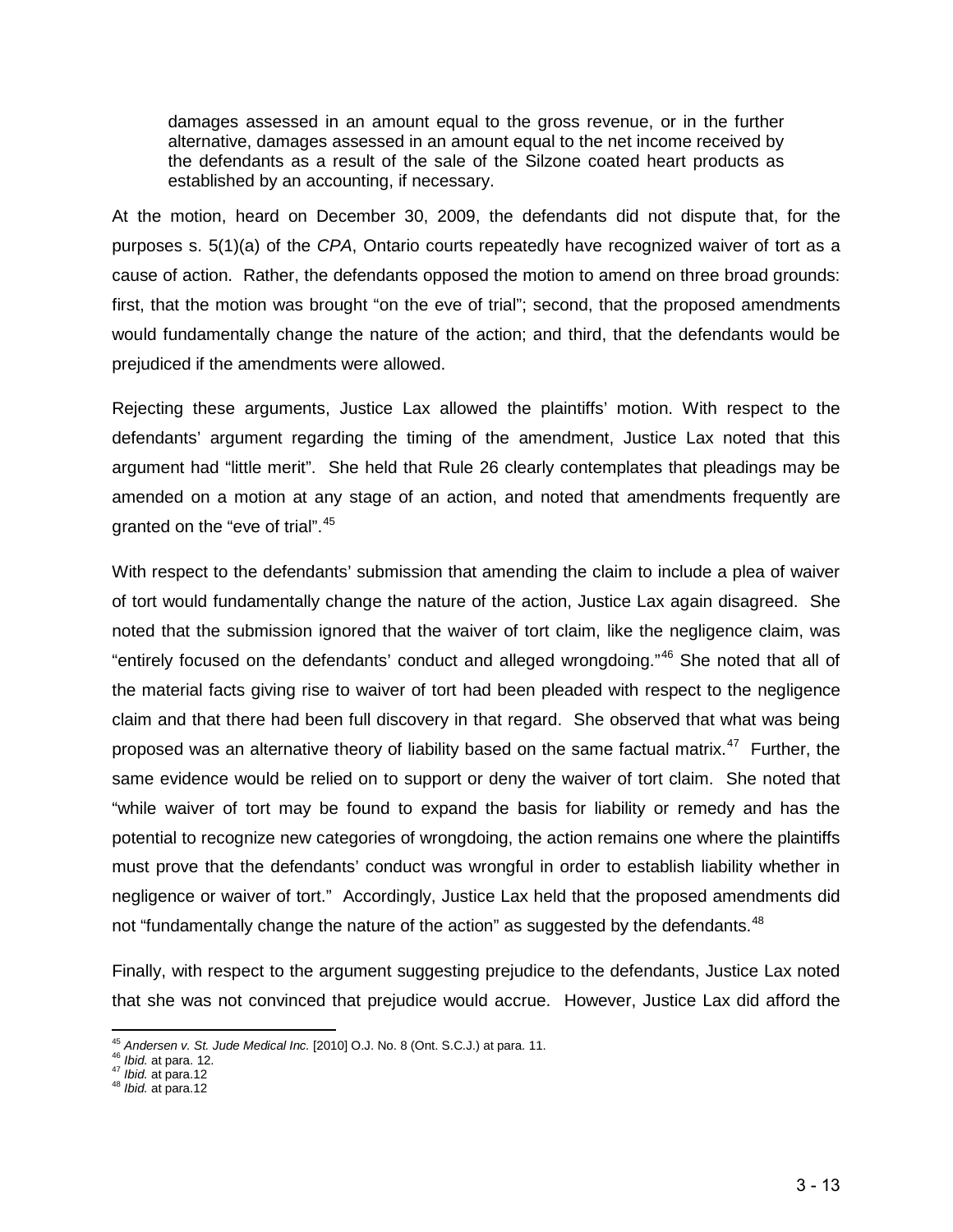defendants the opportunity of seeking a brief adjournment, which was subsequently sought and granted.

With respect to the certification order, the plaintiffs proposed the following additional common issues:

- Can all or part of the Class elect to have damages determined through an accounting and disgorgement of the proceeds of the sale of the mechanical heart valves, or annuloplasty rings coated with Silzone?
- If part, but not all, of the Class can so elect, which part or parts of the Class can so elect?
- If all or part of the Class can so elect, in what amount and for whose benefit is such an accounting to be made?

Justice Lax concluded she was satisfied the plaintiffs were entitled to have the certification order amended pursuant to s. 8(3) of the *CPA* to include the common issues set out above. She noted, however, that further discovery and hearing related to the last additional common issue would be deferred pending judgment of the common issues trial on the scope and application of waiver of tort contemplated by the other two additional common issues.<sup>[49](#page-14-0)</sup>

# **(b) Evidence of Professor Trebilcock**

In support of their submissions regarding the policy factors militating against recognition of waiver of tort in Canadian law (discussed in greater detail below), the defendants led expert opinion evidence from Professor Michael Trebilcock, a Professor of Law and Economics with the Faculty of Law, University of Toronto.

Professor Trebilcock was asked to provide his opinion with respect to the following questions in response to the additional common issues:

- Do law and economic policy considerations support a plaintiff's entitlement to seek disgorgement of the defendant's gross revenues, or alternatively, net income in a product liability case based on the doctrine of waiver of tort? If so, why? If not, why not?
- In what context, if any, could a plaintiff's entitlement to waive the tort be supported based on law and economics policy analysis?

<span id="page-14-0"></span>l <sup>49</sup> *Ibid.* at para.27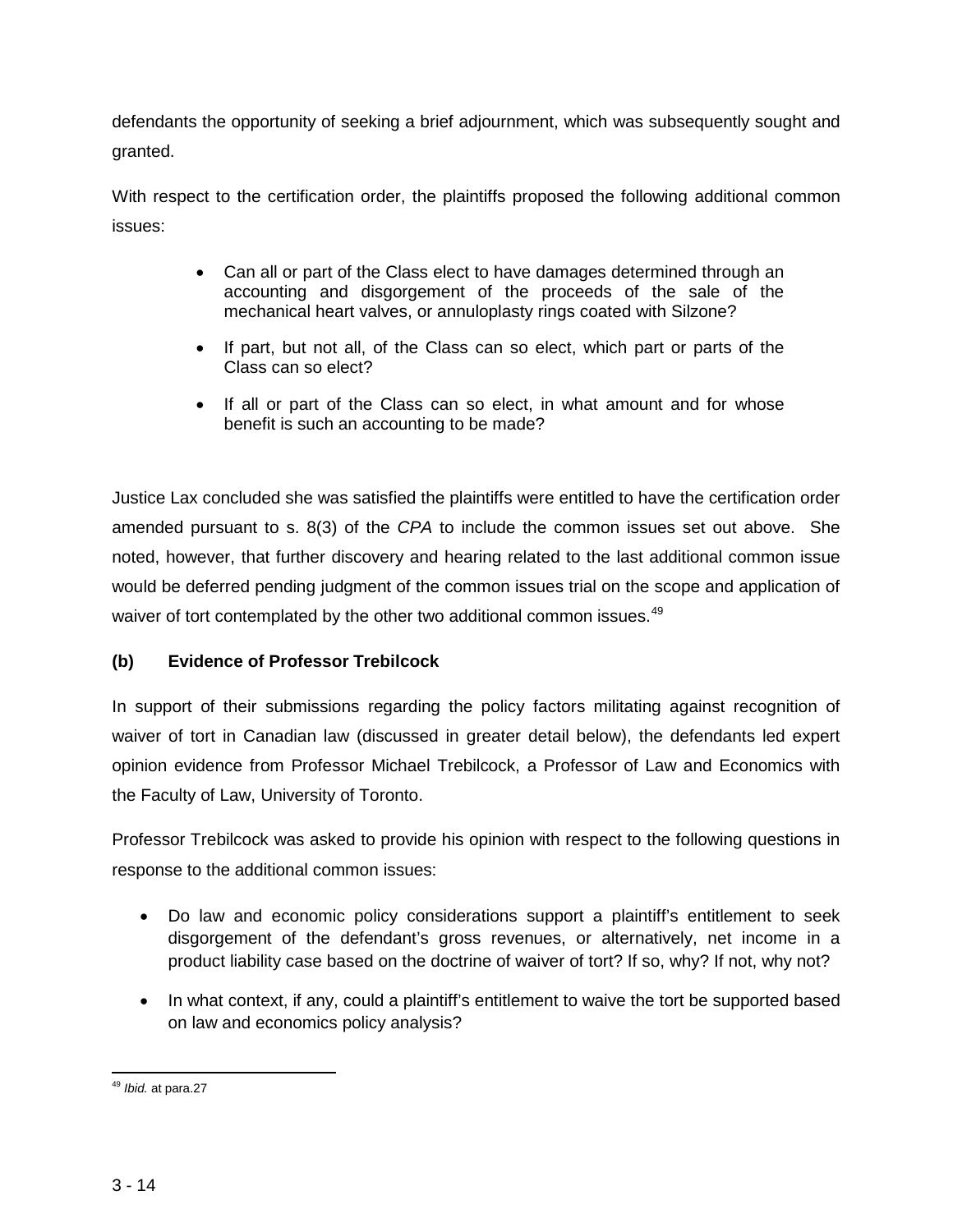The plaintiffs challenged Professor Trebilcock's evidence under the *Mohan* criteria governing the admissibility of expert evidence. This challenge was the subject of a mid-trial evidentiary ruling.<sup>[50](#page-15-0)</sup> Justice Lax determined that she would hear Professor Trebilcock's evidence prior to making a ruling.

The plaintiffs' objection opposed Professor Trebilcock's evidence based on three of the four criteria under the *Mohan* framework. (The plaintiffs conceded that Professor Trebilcock was a duly qualified expert.)

First, the plaintiffs argued that Professor Trebilcock's evidence was subject to an exclusionary rule, as he was attempting to proffer an opinion on domestic law. (This is prohibited pursuant to the rules governing expert evidence.) Second, the plaintiffs argued that Professor Trebilcock's evidence did not satisfy the "relevance" criterion under the *Mohan* analysis. (The plaintiffs argued that Professor Trebilcock's opinion was not related to any factual matter before the court. Nor were his conclusions based on any proven facts. Rather, they were based on his experience as a law and economics scholar.) Finally, the plaintiffs argued that Professor Trebilcock's opinion did not satisfy the necessity criterion under *Mohan*. (In that regard, the plaintiffs argued that law and economic policies could be sufficiently addressed in legal argument, and did not require expert evidence.)

In her ruling released following Professor Trebilcock's evidence, Justice Lax found that the criteria for the admission of expert evidence pursuant to the *Mohan* framework had been satisfied. With respect to the plaintiffs' argument regarding the applicability of an exclusionary rule, Justice Lax held that Professor Trebilcock's evidence did not purport to address the availability of waiver of tort as a matter of law in product liability cases. Rather, she found that his evidence described the potential economic impacts or implications. She held that his evidence was more properly characterized as "social science evidence."<sup>51</sup>

With respect to the relevance criterion, Justice Lax held that this social science evidence could provide a context for the assessment of waiver of tort as an independent cause of action. Specifically she noted:

[...] social science evidence based on specialized knowledge gained through experience and study that is tendered to provide the court with a context to

<span id="page-15-0"></span><sup>&</sup>lt;sup>50</sup> See the decision of Justice Lax regarding this issue: [2011] O.J. No. 1956.<br><sup>51</sup> *Ibid.* at para. 7.

<span id="page-15-1"></span>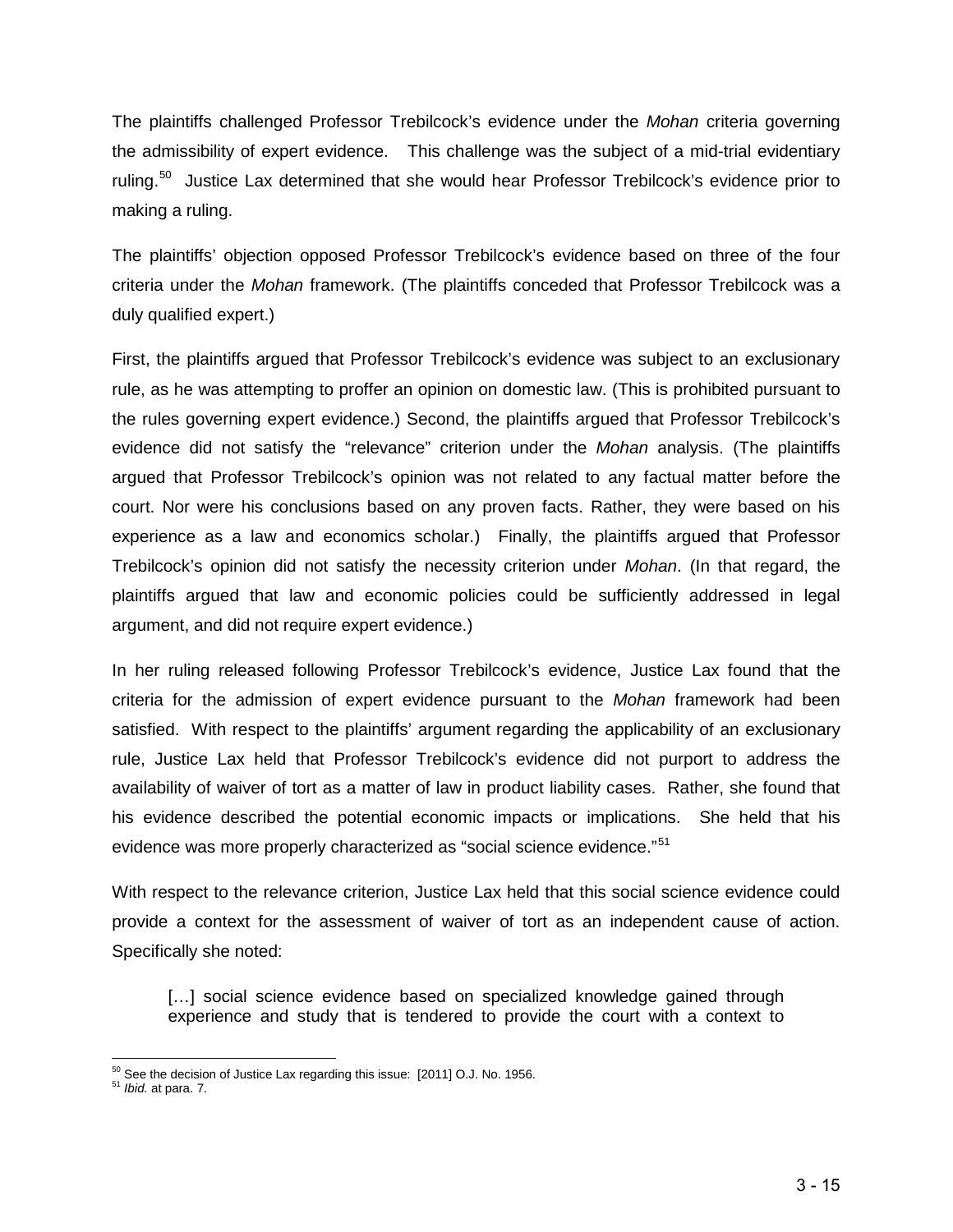assess some of the factual evidence that the court has heard about standards for product development of innovative technologies. […] It is logically connected to the determination of common issues related to recognition of the waiver of tort doctrine – a doctrine that can provide a measure of damages that is not the typical remedy in a negligence case and that requires a policy analysis. $52$ 

With respect to the necessity criterion, Justice Lax noted that Canadian courts have recognized the value in having experts testify on the societal and economic consequences of proposed changes in the law. The determination of novel legal issues has the potential for broad societal impact and is best assessed with evidence.<sup>[53](#page-16-1)</sup>

Accordingly, the evidence of Professor Trebilcock was admitted.

### **(c) Waiver of Tort – Submissions of the Plaintiff Class**

At trial, the submissions of the plaintiff class with respect to waiver of tort were anchored around three key arguments. First, the plaintiffs submitted that waiver is tort is an independent cause action that is not parasitic or contingent on an underlying predicate tort. Accordingly, in the context of a negligence action, proof of damages is not required, as the focus of this restitutionary remedy is the defendants' gain and not the plaintiffs' loss. Second, the plaintiffs stated that their contentions with respect to waiver of tort were to be circumscribed to their application in the context of the relationship between a manufacturer of a permanently implantable medical device and a patient. Finally, the plaintiffs submitted that disgorgement of the defendants' profits should be limited to the cost of the devices implanted in the individual class members.

With respect to the first argument, the plaintiffs submitted at trial that waiver of tort is an independent cause of action available in negligence cases, and not dependent on the existence of an underlying tort. Rather, waiver of tort is potentially available whenever a defendant obtains profits from tortious or wrongful conduct, regardless of whether this wrongful conduct is the basis of an action in tort where waiver of tort traditionally has been recognized.

These submissions were premised on the approach taken by the Supreme Court of Canada in developing a principled approach to the law of restitution as it relates to unjust enrichment and constructive trusts. In keeping with this approach, the plaintiffs argued that the court must

<span id="page-16-0"></span><sup>&</sup>lt;sup>52</sup> *Ibid*. at para.12.<br><sup>53</sup> *Ibid*. at para.25.

<span id="page-16-1"></span>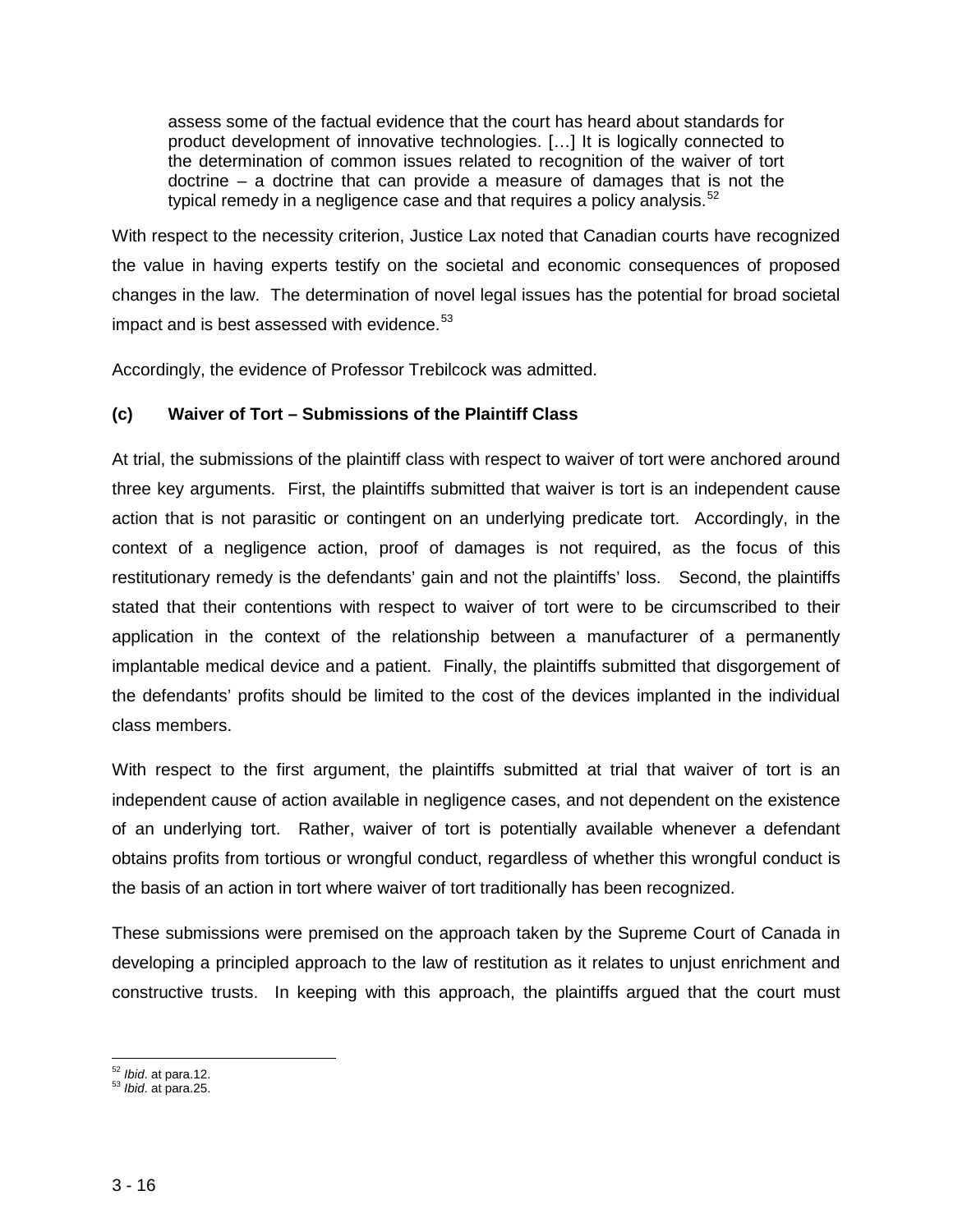consider the underlying principles of waiver of tort which encompass good conscience, fairness and equity.

With respect to the possible characterization of waiver of tort as parasitic, the plaintiffs submitted that was an historical anomaly that now should be rejected. Rather, waiver of tort, as a form of restitution for wrongful or tortious conduct, should be founded on the principles underlying restitution. The plaintiffs argued that it would be inconsistent with the Supreme Court of Canada's approach to the development of those principles to view waiver of tort as being restricted to specific wrongs for which a disgorgement remedy has been available in the past.

In support of this proposition, the plaintiffs cited the long line of certification decisions that have canvassed this issue. This included the decision of Justice Epstein in *Serhan* (discussed above)*,* where it was noted that Maddaugh and McCamus, along with Professors Beatson and Friedmann, argue that waiver of tort is an example of general restitutionary principles:

Friedmann adds his support to Beatson, rejecting the parasitic theory, which "envisages a process under which developments in the law of torts (or equitable wrongs) must always precede those in the law of restitution." The independence theory "assumes that developments within the law of restitution may lead to recognition of new interests as worthy of protection, even if they are not protected against damage caused by their infringement or if the protection afforded by another branch of the law does not extend to the particular invasion which occurred." [54](#page-17-0)

The plaintiffs' submissions with respect to waiver of tort also attempted to clarify the modern "confusion" surrounding the doctrine by reference to its historical roots. Citing Professor Beatson, the plaintiffs submitted that the origin of the view that waiver of tort is parasitic and not an independent cause of action was probably linked to the discredited implied contract theory of quasi-contract. It was the influence of the implied contract theory "with its tendency erroneously to require that all quasi-contractual actions be founded upon a genuine implied contract, [which] might lead to assertions that the 'waiver' action is, in substance, an action in tort." The plaintiffs further relied on Beatson's conclusion that there are "good reasons for treating [waiver of tort] as an entirely different claim – a restitutionary claim". As a restitutionary claim, waiver of tort is not parasitic, but an independent claim based in restitution, a proposition which Beaton asserted was supported by the case law.

<span id="page-17-0"></span><sup>54</sup> *Serhan* (Div. Ct.), *supra* at para. 56.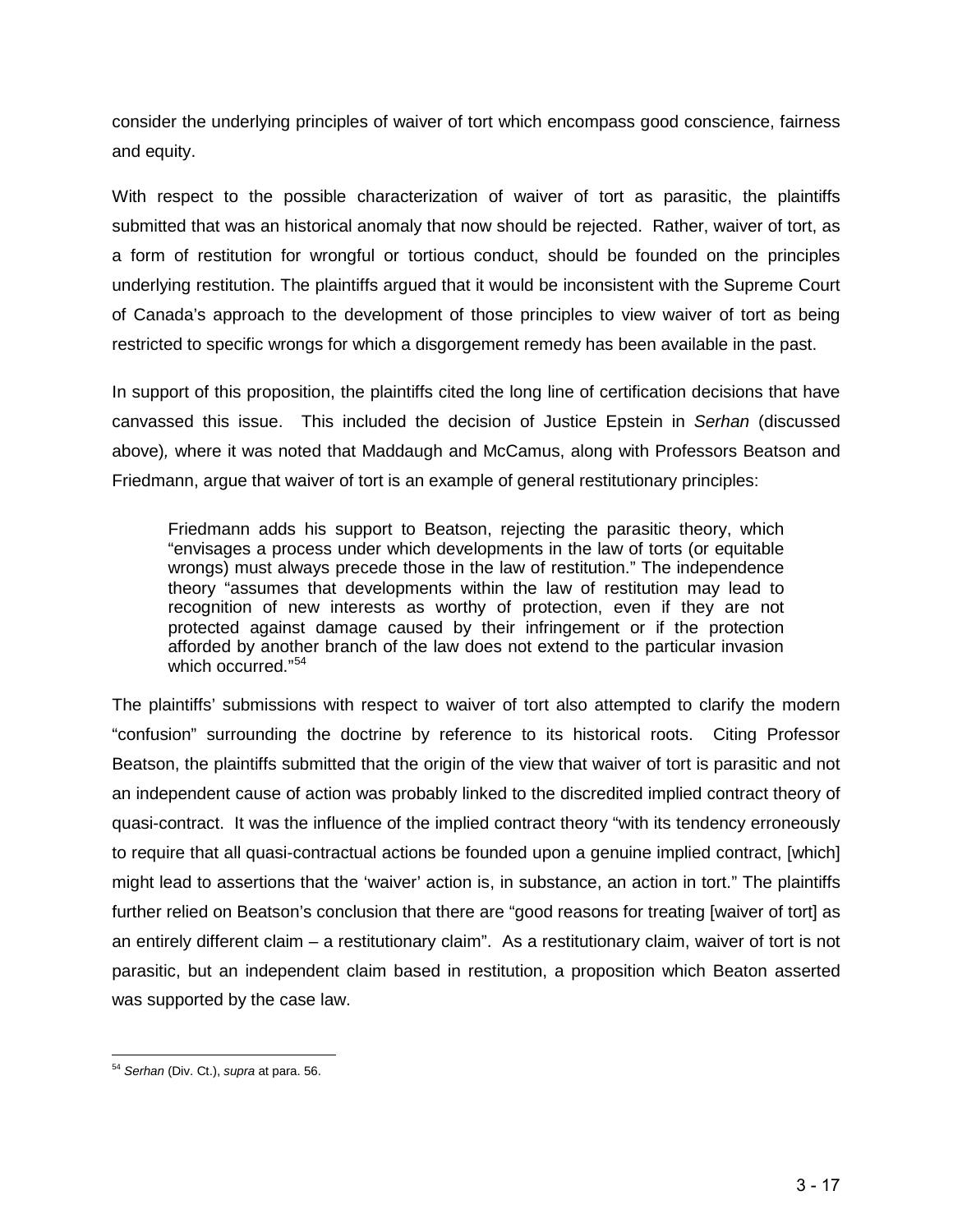The plaintiffs submitted that the historic limitation of waiver of tort to certain predicate torts and claims for liquidated damages only serves to obscure the independent nature of waiver of tort as a remedy based in restitution. In cases where courts have ordered an accounting of revenues (and the disgorgement of gains), the focus has been on the defendant's gain and not the plaintiff's loss. The fact that gains may match the losses is coincidence. The plaintiff's entitlement to an accounting of profits, however, is not dependent on the plaintiff's losses.

Further, the plaintiffs submitted that any conclusion that waiver of tort is dependent on proving not only the underlying wrongful conduct constituting a tort, but also on proving all elements of the cause of action in tort, including damages, unduly would restrict the development of waiver of tort as a restitutionary remedy. It effectively would subsume waiver of tort into the doctrine of unjust enrichment, making waiver of tort dependent on proof of the plaintiff's loss and a corresponding gain by the defendant.

Finally, the plaintiffs submitted that the proposed restriction of waiver of tort analysis to certain limited torts is not borne out by the jurisprudence. In that regard, the plaintiffs noted that courts in the United Kingdom and United States have long granted restitutionary remedies as an alternative to tort damages.

The plaintiffs proposed that the following conditions given rise to a presumptive remedy based on waiver of tort. The framework is premised on the decision of the Supreme Court of Canada in *Soulos v. Korkontzilas*: *[55](#page-18-0)*

- (1) The defendant (a) breached a duty owed to the plaintiff which is otherwise recognized and enforceable at law; or (b) breached some other right of the plaintiff which it knew or should have known would breach this duty;
- (2) The defendant engaged in conduct which it knew or should have known would breach this duty or violate the plaintiff's rights and, as a direct result, realized a profit or other benefit from this wrongful conduct;
- (3) The plaintiff can show a legitimate reason to claim a proprietary or personal remedy resulting in the disgorgement of property or profits gained through the defendant's breach of its duty;
- (4) There are no other factors that would make it unjust to impose either a constructive trust over the defendant's gain or to require the defendant to account for and disgorge those gains.

<span id="page-18-0"></span>l <sup>55</sup> [1997] 2 S.C.R. 217 [*Soulos*].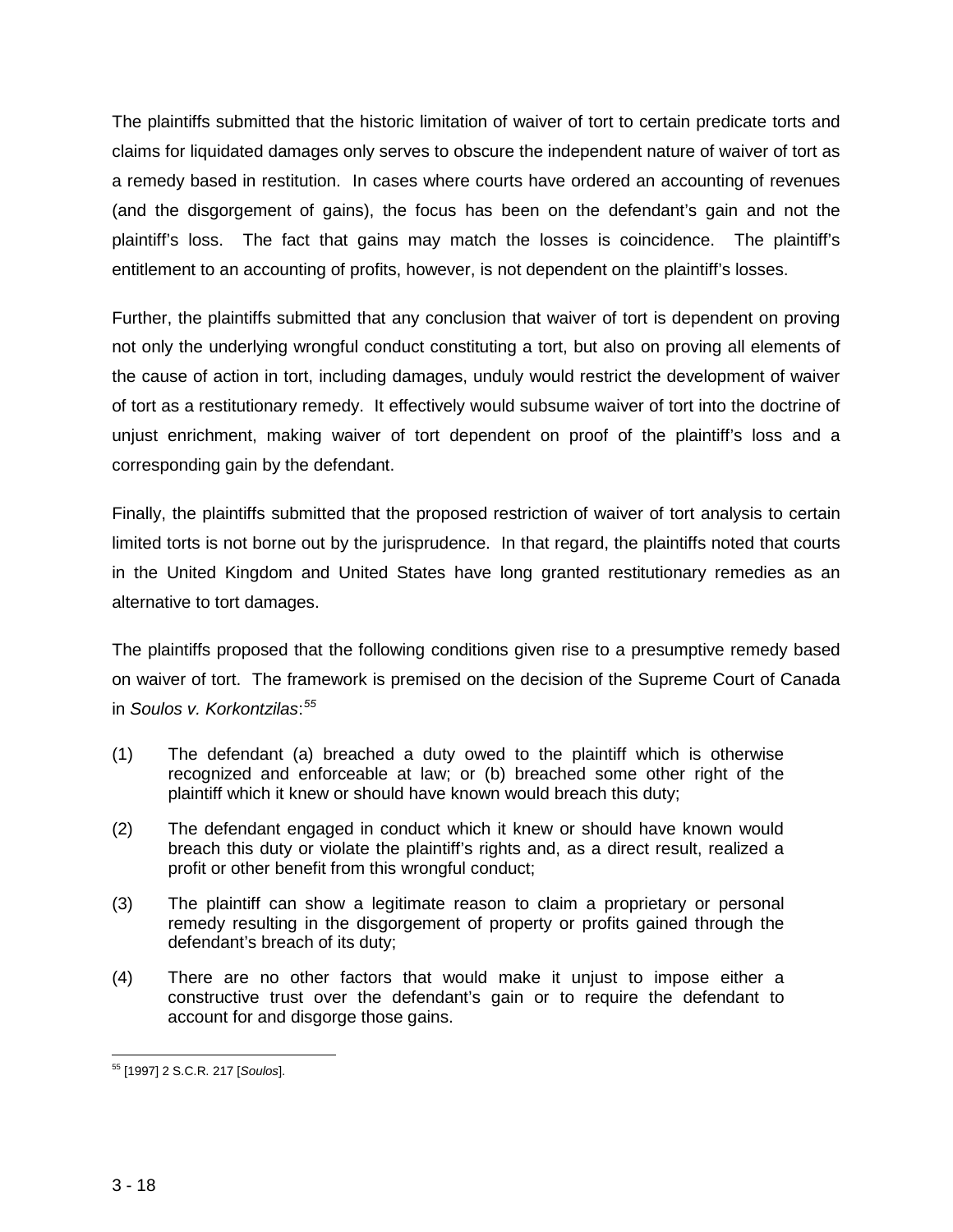A second key element of the plaintiffs' argument was the submission that the ultimate scope of waiver of tort need not be determined in the context of this trial. Rather, the plaintiffs submitted that the only finding they were seeking was the recognition of the availability of a remedy based in waiver of tort in the context of the relationship between the manufacturer of a permanently implantable medical device and a patient.

The plaintiffs' submissions with respect to this issue focused on the high degree of vulnerability that inheres in this relationship; a vulnerability that the Supreme Court of Canada has recognized through the imposition of a high duty of care. The plaintiffs submitted that this unique relationship mandates the court's intervention.

In support of their position, the plaintiffs pointed to the fact that the Supreme Court of Canada repeatedly has noted the particular vulnerability of patients who receive vaccines, medical devices and pharmaceuticals. For instance, in *Hollis v. Dow Corning,*[56](#page-19-0) the Supreme Court recognized that manufacturers of medical devices are subject to a duty of care that corresponds to the greater capacity their products have to harm consumers. The intimate relationship between medical products and the resulting risk posed to consumers requires manufacturers to discharge a high standard of care in the design of their products and in the information they disclose regarding the potential risks posed by their products. At stake is the individual autonomy of the patient, his or her right to know the risks involved in undergoing medical treatment, and the right to make meaningful decisions based on a full understanding of such risks. $57$ 

Underlying these concerns is recognition that the relationship between the manufacturer of a medical device and a patient receiving the device is one marked by vulnerability and "complete dependency" on the manufacturer's knowledge and disclosure of risks. Manufacturers control this information, in part, to promote their products and to increase sales. Yet it is this very information that "often establishes the boundaries within which a physician determines the risks of possible harm and the benefits to be gained" by the patient.

The plaintiffs also pointed to the decision of the Supreme Court in *Hodgkinson v. Simms[58](#page-19-2)* where Justice LaForest noted that:

<span id="page-19-2"></span><span id="page-19-1"></span>

<span id="page-19-0"></span><sup>&</sup>lt;sup>56</sup> [1995] 4 S.C.R. [*Hollis*].<br><sup>57</sup> *Ibid.* at para. 23.<br><sup>58</sup> [1994] 3 S.C.R. 377 [*Hodgkinson*].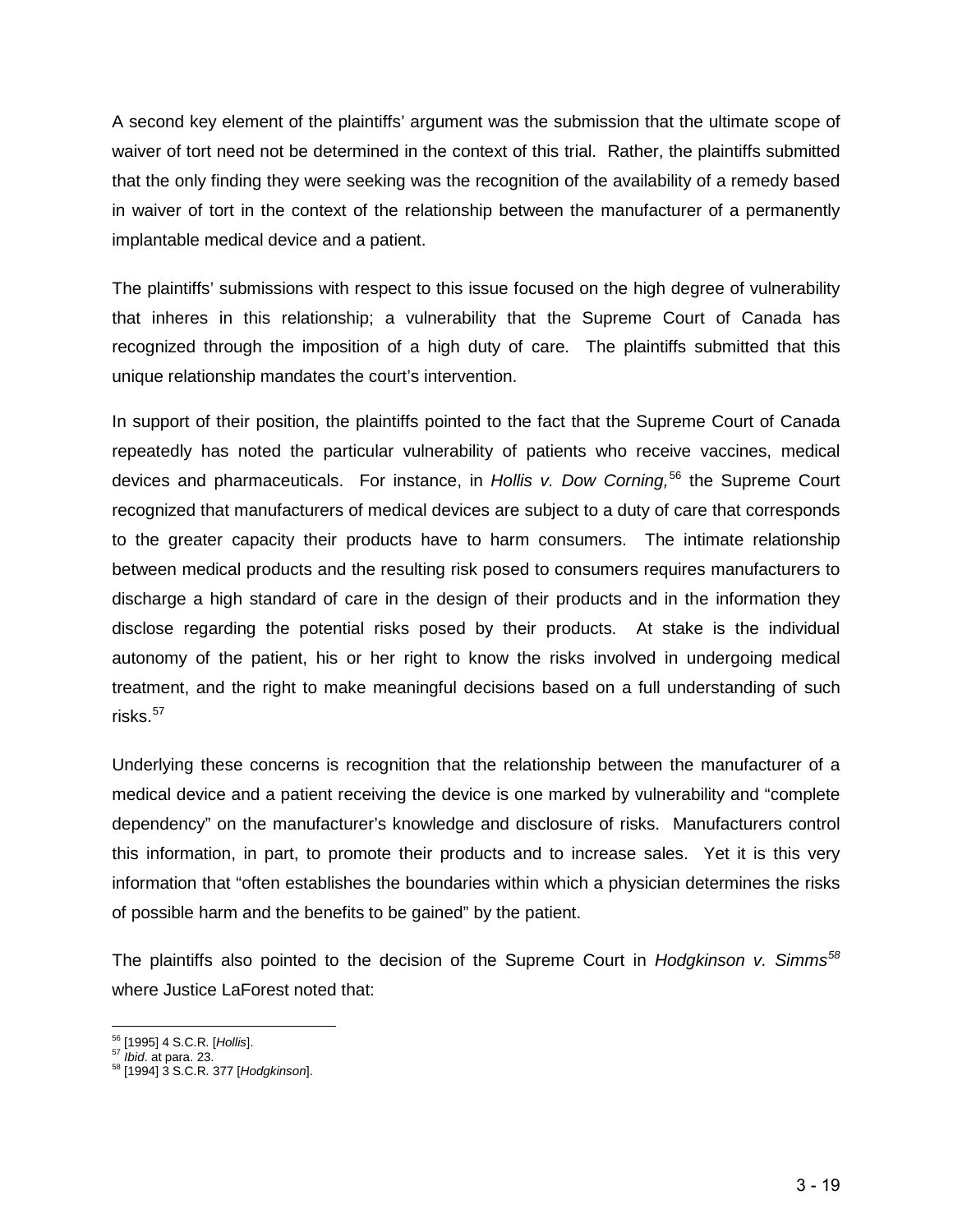From a conceptual standpoint, the fiduciary duty may be properly understood as but one species of a more generalized duty by which the law seeks to protect vulnerable people in transactions with others. I wish to emphasize from the outset, then, that the concept of vulnerability is not the hallmark of fiduciary relationship but it is an important indicium of its existence. Vulnerability is common to many relationships in which the law will intervene to protect one of the parties. It is, in fact, the "golden thread" that unites such related causes of action as breach of fiduciary duty, undue influence, unconscionability and negligent misrepresentation.<sup>[59](#page-20-0)</sup>

The plaintiffs argued that the dependency of patient class members on St. Jude meeting the standard of care was profound. The patient class members were not only completely dependent on St. Jude's decision to disclose risks, they were completely dependent on St. Jude's decisionmaking process at every step of the design, manufacture and testing of the Silzone Valve, as well as the completeness of its disclosure to regulators and implanting cardiac surgeons. The plaintiffs therefore argued that the relationship between patients and manufacturers of medical devices, while not a fiduciary relationship, has "fiduciary-like" aspects and met the "rough and ready" test for fiduciary relationships set out in *Frame v. Smith*. [60](#page-20-1)

Addressing the policy concerns suggested by the defendants, the plaintiffs argued that a waiver of tort remedy does not undermine the purpose of the law of negligence. The aims of restitution and tort law are different, and proceed from different policy considerations. The theoretical risks of "decoupling" liability from actual harm suffered by a plaintiff is not a primary policy concern in the law of restitution, and will not undermine the law of negligence. A waiver of tort remedy is unlikely to be available in most cases involving negligence. Further, in the rare instances where a waiver of tort remedy may be available, it will serve as a further deterrent to negligent behaviour. The plaintiffs submitted that, as a matter of policy, the courts should not encourage manufacturers to take unreasonable risks in circumstances where, due to the complexities of establishing causation, it is unlikely that every individual harmed by a defective product will be able to successfully sue for compensation. Similarly, manufacturers should be encouraged to avoid designing and manufacturing products which pose an unreasonable risk of harm to consumers, rather than count on good fortune if no one is injured.

With respect to this aspect of the argument, the plaintiffs emphasized that the recognition of waiver of tort in the context of the relationship between a patient and the manufacturer of a permanently implantable medical device should be conceptualized as an incremental step in the

<span id="page-20-1"></span><span id="page-20-0"></span><sup>&</sup>lt;sup>59</sup> *Ibid.* at para. 25.<br><sup>60</sup> [1987] S.C.J. 49 at paras. 59-63.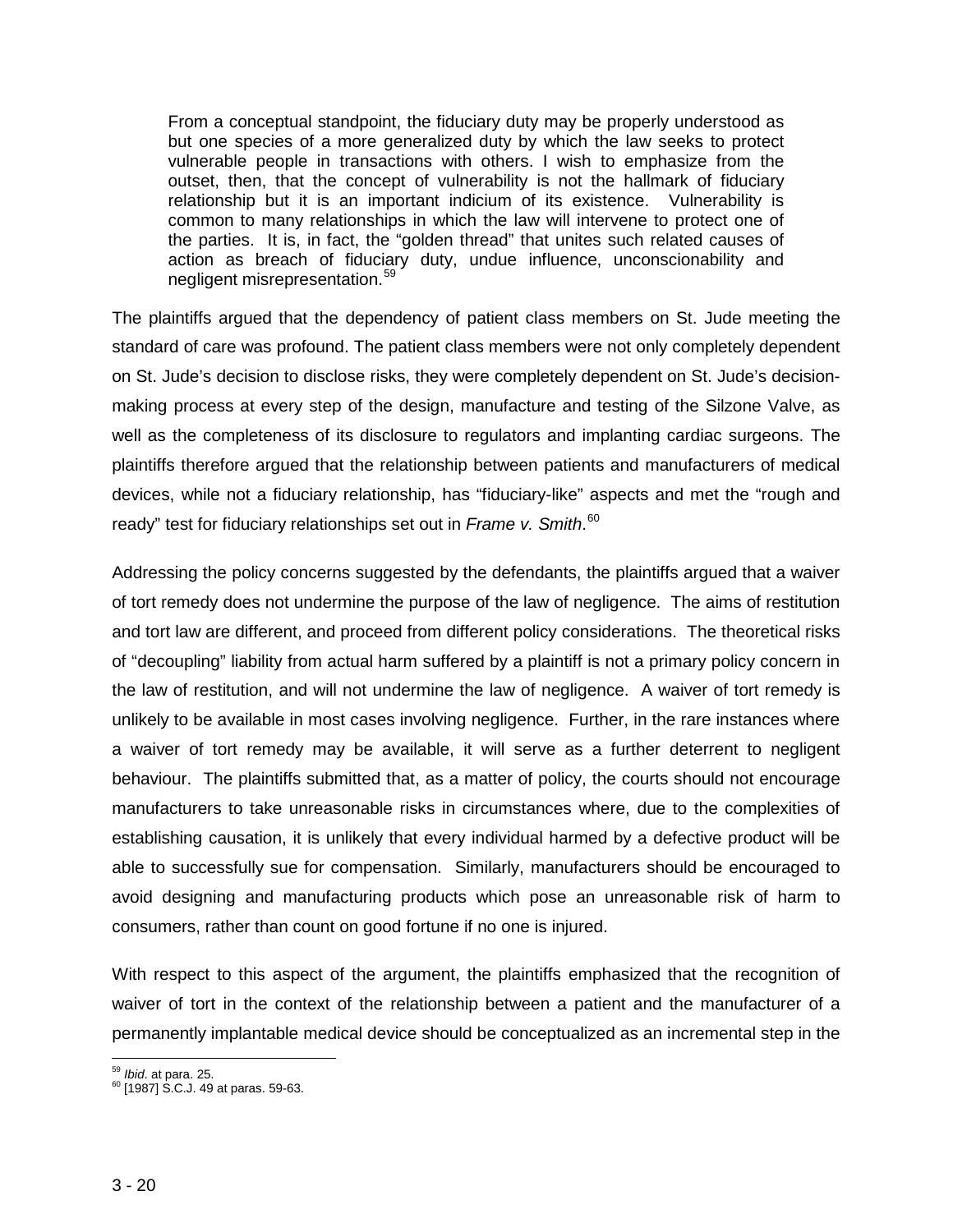law of restitution. To this end, the plaintiffs noted that what was being proposed was simply a "dusting off" of a doctrine that had existed for centuries and its application to a new set of circumstances.

A third key argument advanced by the plaintiffs was that the ability to disgorge the defendants' profits would be limited to the net profit accrued to the defendant with respect to the specific valve or valves implanted in the patient. This would address concerns regarding indeterminate liability and also countered any argument that a small number of class members could disgorge all profits with respect to the product, thereby creating inequity across jurisdictions.

# **(d) Waiver of Tort - Submissions of the Defendant, St. Jude Medical Inc. et al.[61](#page-21-0)**

For their part, the defendants' complete and very able submissions regarding waiver of tort were founded on traditional notions of liability, rooted in the elements of tort law.

One of the central arguments advanced by the defendants was the suggested principle that conduct below the standard of care is not wrongful if it causes no injury. The defendants argued that "to the extent that waiver of tort would permit a plaintiff to seek disgorgement of a defendant's net revenues or profits in a negligence case without proof of loss or a corresponding deprivation on the part of the plaintiff, it would vastly expand the categories of actionable wrong in Canadian law." Responding to commentators who suggest that a plaintiff should be entitled to an accounting and disgorgement of a defendant's gain in any case where tortious conduct has produced a profit, the defendants submitted that this was not the law in Canada. Rather, the defendants argued that the need to establish an underlying tort, including proof of loss, remains an essential aspect of a plaintiff's cause of action in Canadian law.

Adopting the views of other academic commentators, the defendants submitted that the law of restitution in Canada has not evolved to the point where a claim to a defendant's wrongful gain will be allowed without (i) a proprietary tort; or (ii) the tripartite test for unjust enrichment being established.

The defendants argued that, while the Supreme Court of Canada has allowed the proprietary remedy of a constructive trust in narrow circumstances, (e.g., where the plaintiff cannot establish a corresponding deprivation but where a fiduciary or equitable relationship exists

<span id="page-21-0"></span> $61$  Much of the text in this aspect of the paper is taken from the defendants' written submissions regarding waiver of tort.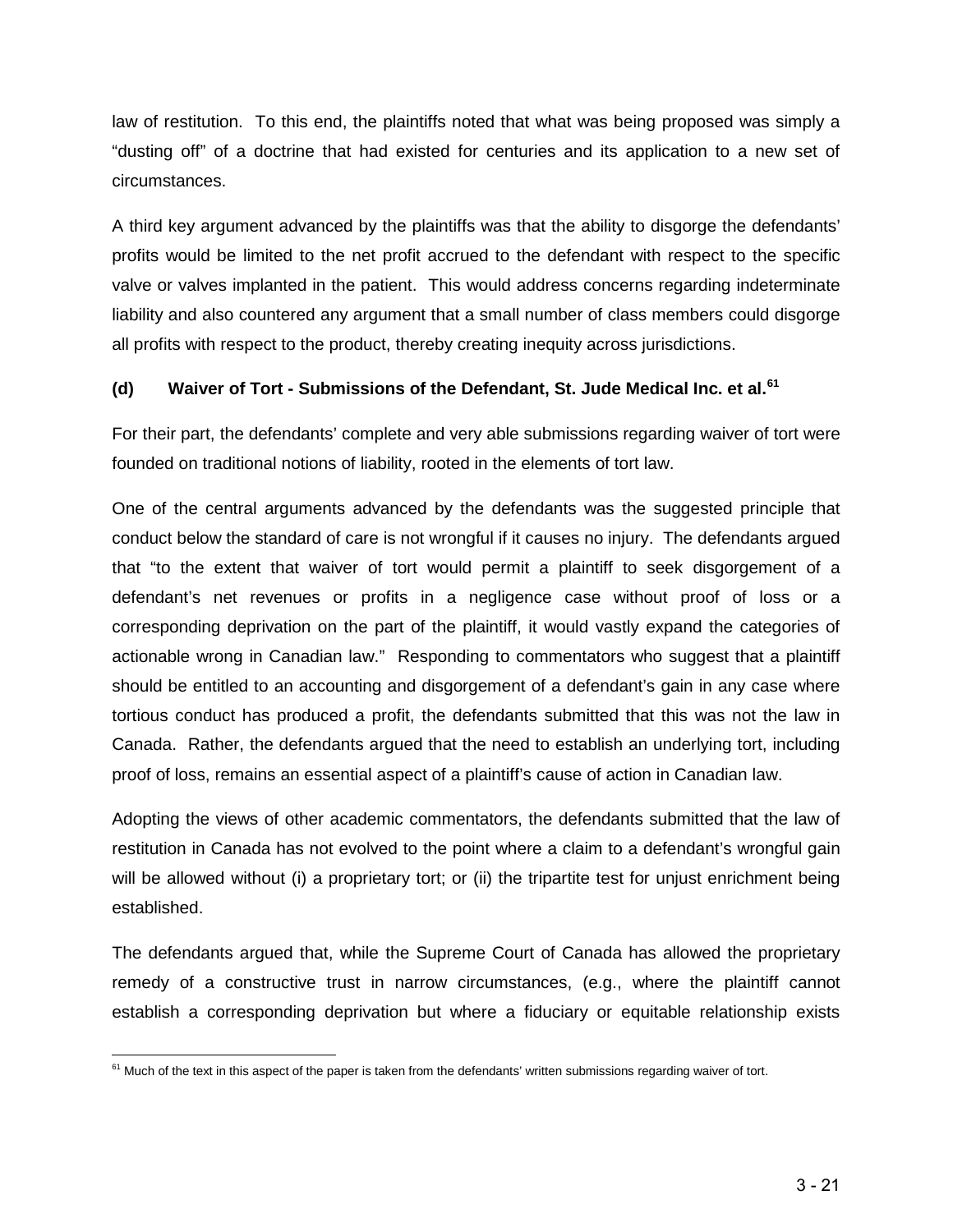between the parties and "good conscience" requires it), the factors articulated by the majority of the Supreme Court of Canada in *Soulos* do not apply to a plaintiff's claim for a disgorgement remedy based on the doctrine of waiver of tort.

Further, the defendants submitted that, even if *Soulos* could be seen as providing policy guidance on when a disgorgement remedy may be available generally in Canadian law, the majority in *Soulos* was clear that an equitable relationship would need to be established before considering whether such a remedy was appropriate. The defendants contended that *Soulos*  was not a negligence case, but instead dealt with the need to deter fiduciaries from breaches of their professional responsibilities in connection with a claim to an interest in real property. The defendants argued that there accordingly were strict limits on "policy-based" disgorgement.

Based on the foregoing, the defendants argued that the plaintiffs could not satisfy the requisite elements for a disgorgement remedy as they had not pleaded nor established a proprietary tort, and also could not establish a "corresponding deprivation or loss" under the tripartite test for unjust enrichment. In particular, the defendants argued that the plaintiffs did not have a proprietary or other legally recognized interest in the revenues generated from St. Jude Medical's sale of the Silzone valves, and therefore did not have a claim to any profits St. Jude Medical may have received from that sale.

The defendants further submitted that the plaintiffs had not suffered any deprivation, (as no class members paid for their Silzone valves), and that the "vast majority of the plaintiffs received a life saving benefit from their valve."

With respect to the plaintiffs' submission that the relationship between a manufacturer of a permanently implantable heart device and a patient was "quasi-fiduciary" in nature, the defendants argued that this argument risked "debasing" the concept of a fiduciary; e.g., by creating equitable obligations for a vast array of product manufacturers where such obligations traditionally have not existed in law, and should not exist for compelling policy reasons.

Finally, the defendants argued that regardless of whether waiver of tort could be conceptualized as an independent cause of action, the plaintiffs would need to establish that St. Jude Medical's alleged "wrongful conduct" caused its "wrongful gain". The defendants argued that the plaintiffs had not discharged this evidentiary burden.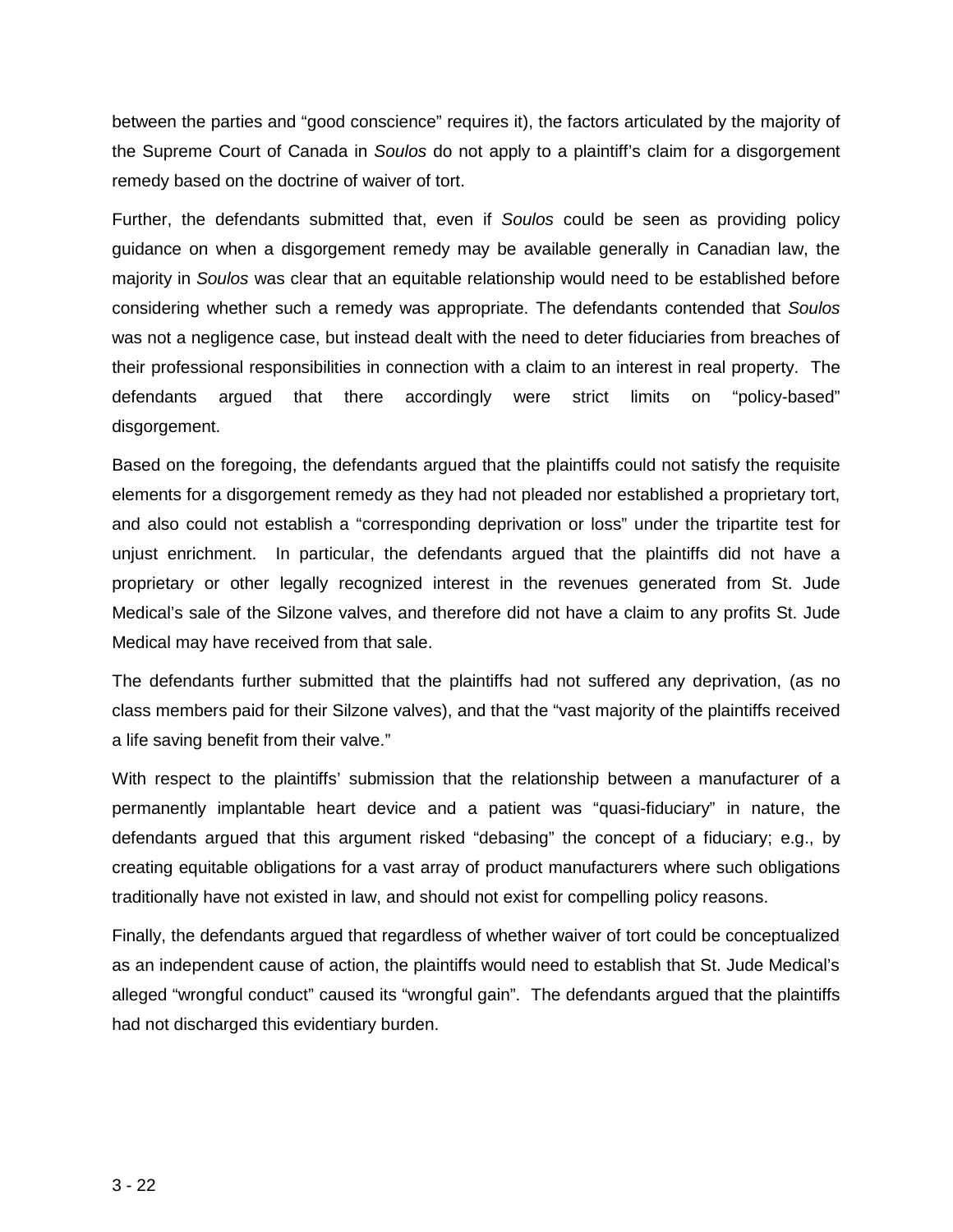In addition to the legal arguments advanced, the defendants also put forward various suggested policy reasons militating against expansion of the law with respect to waiver of tort, or recognition of a disgorgement based remedy in a product liability negligence case:

- a. Allowing the concurrent availability of a disgorgement remedy in a product liability negligence case would not accord with the prevailing rationale in negligence cases that a plaintiff only should be compensated for his or her damages; i.e. "returned to the position he would have been in, with all of its attendant risks and shortcomings, and not a better position."
- b. The plaintiffs allegedly failed to lead any policy evidence to explain why waiver of tort should be available in a product liability negligence case.
- c. If a disgorgement remedy was permitted in this context, it would vastly expand the categories of actionable wrongdoing in Canadian law, and therefore represent a fundamental shift in the common law not in accord with the sound principle that judicial changes to the common law should be slow and incremental in nature. According to the defendants, applying waiver of tort in a negligence case would represent a major sea-change in the law that, if warranted, was best left to the Legislature.

In response to these suggested rationales, the plaintiffs pointed out that the defendants' policy arguments were not premised on any compelling body of evidence. The studies relied on by Professor Trebilcock spoke to the American and not the Canadian context. Further, many of the concerns expressed with respect to indeterminate liability would be ameliorated by the plaintiffs' submission that disgorgement be limited to the profits earned by St. Jude with respect to the individual devices that had been implanted. Finally, the plaintiffs noted that similar concerns had been expressed with respect to the recognition of punitive damages in Canada, but such damages had not suppressed or diminished innovative technologies or industry generally.

# **5. Conclusion**

As the discussion above illustrates, there is good reason for the significant anticipation surrounding release of the decision in *Andersen* with respect to waiver of tort. The decision has the potential to answer many questions that, for decades, have captivated the attention of leading academic commentators and class proceeding jurists. These questions include the